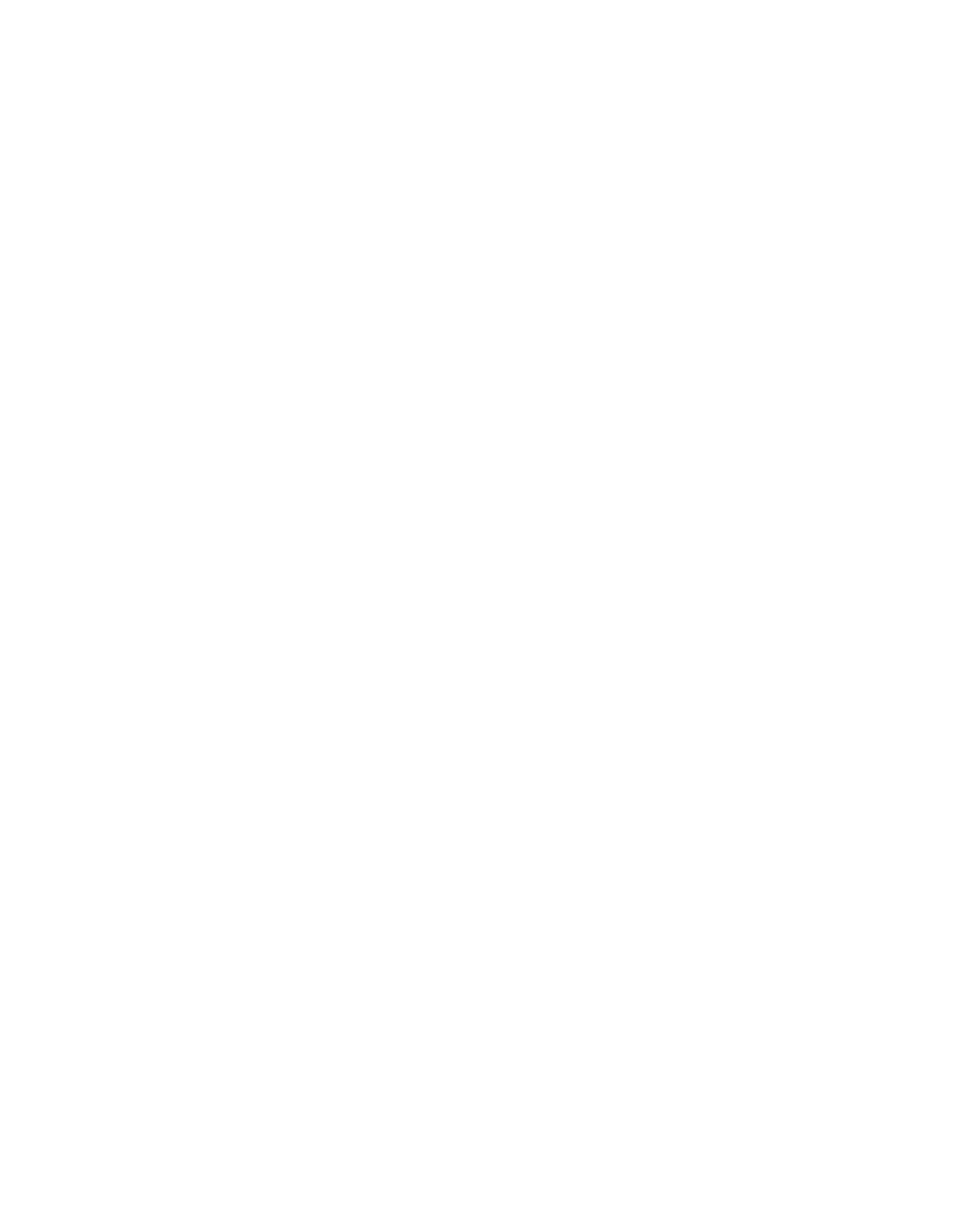# **Contents**

| Goal 1: PEI will adopt a public health framework to prevent child maltreatment and<br>fatalities and support positive child, family, and community outcomes 4                     |
|-----------------------------------------------------------------------------------------------------------------------------------------------------------------------------------|
| Goal 2: PEI will maximize the impact of current investments, and seek additional<br>resources to serve more children, youth and families, and strengthen communities5             |
| Goal 3: PEI will make and share decisions about investments in families and communities<br>based on an analysis of community risk and protective factors as well as community-    |
| Goal 4: Utilize research findings to improve program implementation, to direct program<br>funding toward the most effective programs and ultimately to achieve better results for |
| Goal 5: PEI will measure and report on the effectiveness of its programs on an annual basis                                                                                       |
| Goal 6: PEI will maximize its impact by collaborating with other state entities and external                                                                                      |
| Goal 7: PEI will be transparent and inclusive in its planning and operations and will<br>proactively publish its strategic plan and progress towards its goals17                  |
|                                                                                                                                                                                   |

This report is required by Senate Bill 206, 84th Legislative Session,

Texas Family Code §265.005.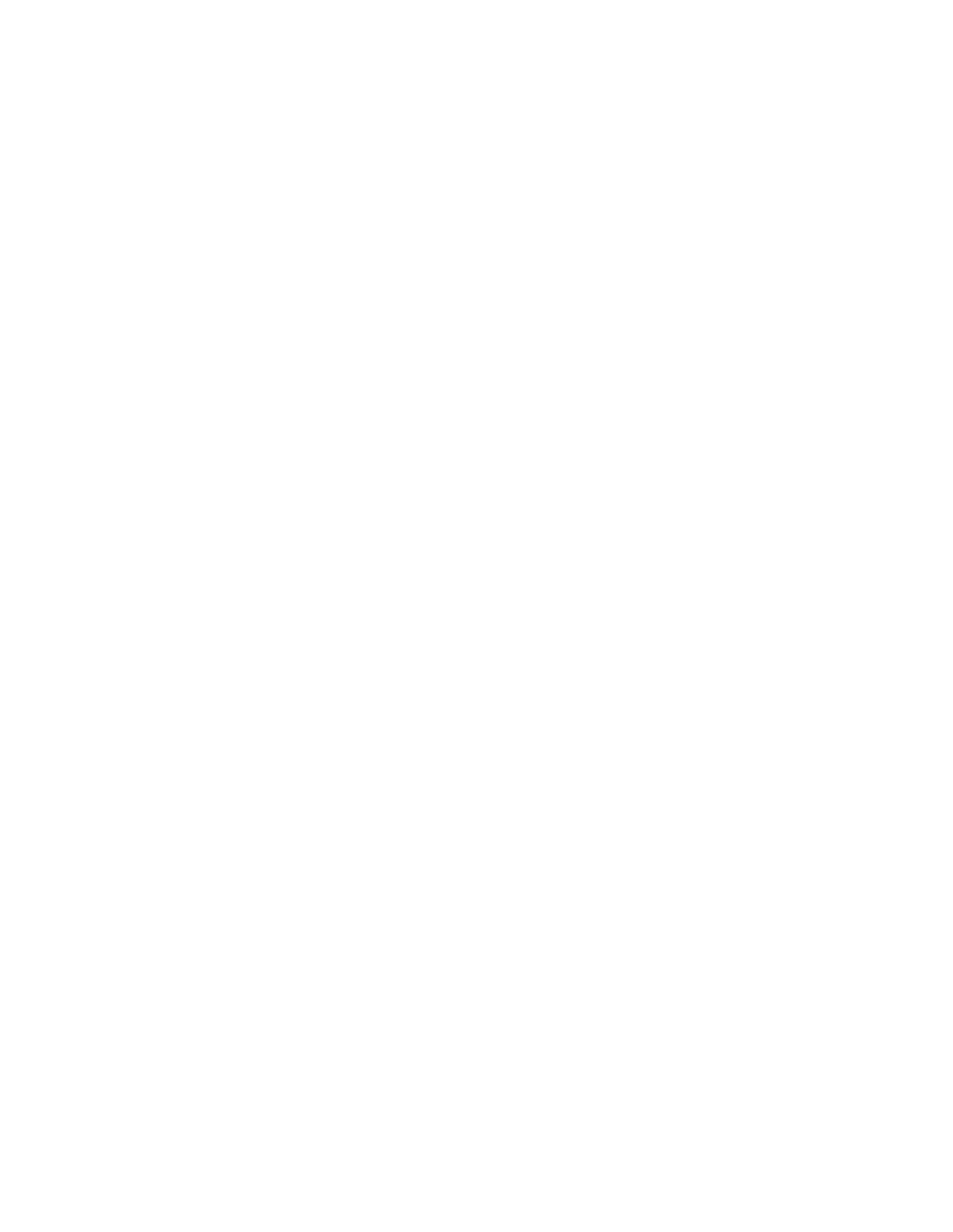# <span id="page-4-0"></span>**Executive Summary**

During Fiscal Year 2017, Prevention and Early Intervention (PEI) focused resources externally, supporting contractors through re-procuring programs, identifying the highest risk communities and increasing the number of evidence-based programs funded through PEI. For Fiscal Year 2018, PEI continues supporting contracted programs through technical assistance, training, peer to peer learning opportunities, a spring listening tour, as well as scaling programs through continued and new initiatives while simultaneously looking internally to improve the quality of supports and services PEI was providing.

PEI has been using its new data system, Prevention and Early Intervention Reporting System (PEIRS), for a full year and has seen an improvement in the quality of data PEI can access from providers in real-time. This system also provides PEI an increased ability to engage in a continuous quality improvement processes with providers and communities. The design for the expansion of PEIRS was also completed in Fiscal Year 2018, keeping PEI on track for fully incorporating all programs into a central database and launching improved features and reporting capabilities by Fiscal Year 2020.

As part of its growth plan, PEI began taking steps to scale and expand its portfolio of programs. Due to program transitions based on funding cycles, contract expiration dates and programmatic data, PEI procured contracts for approximately 1/3 of its programs. While some programs were at the natural end of their contract dates, others were at the end of their funding cycle. Among the contracts PEI procured in Fiscal Year 2017 with contracts starting this past fiscal year, three of PEI's largest programs (Services to At-Risk Youth and Families (STAR), Community Youth Development (CYD), and Texas Home Visiting (THV)) were procured for another five year period. To assist PEI in developing a growth strategy focused on how to allocate resources within communities of need, PEI contracted with Population Health at University of Texas Health Science Center Tyler (UTHSCT) to develop a series of tools that utilize risk mapping and geographically based risk and resiliency models.

With the re-procurement of the STAR program, PEI took the opportunity to focus on growth opportunities. SUMA Social Marketing, Inc. (SUMA) conducted a review of the STAR program in Fiscal Year 2017. At the beginning of Fiscal Year 2018 SUMA produced a report on the STAR program based in large part on focus groups in six communities with over 90 parents, counselors, and community professionals. This report provides a list of recommendations for improvement to the program, which laid the foundation for the STAR Enhancement project. This project is aimed at creating a clear vision of the STAR program and approach, incorporating several recommendations from the SUMA report, and will ultimately allow PEI and local providers to more clearly share a common language and set of outcomes.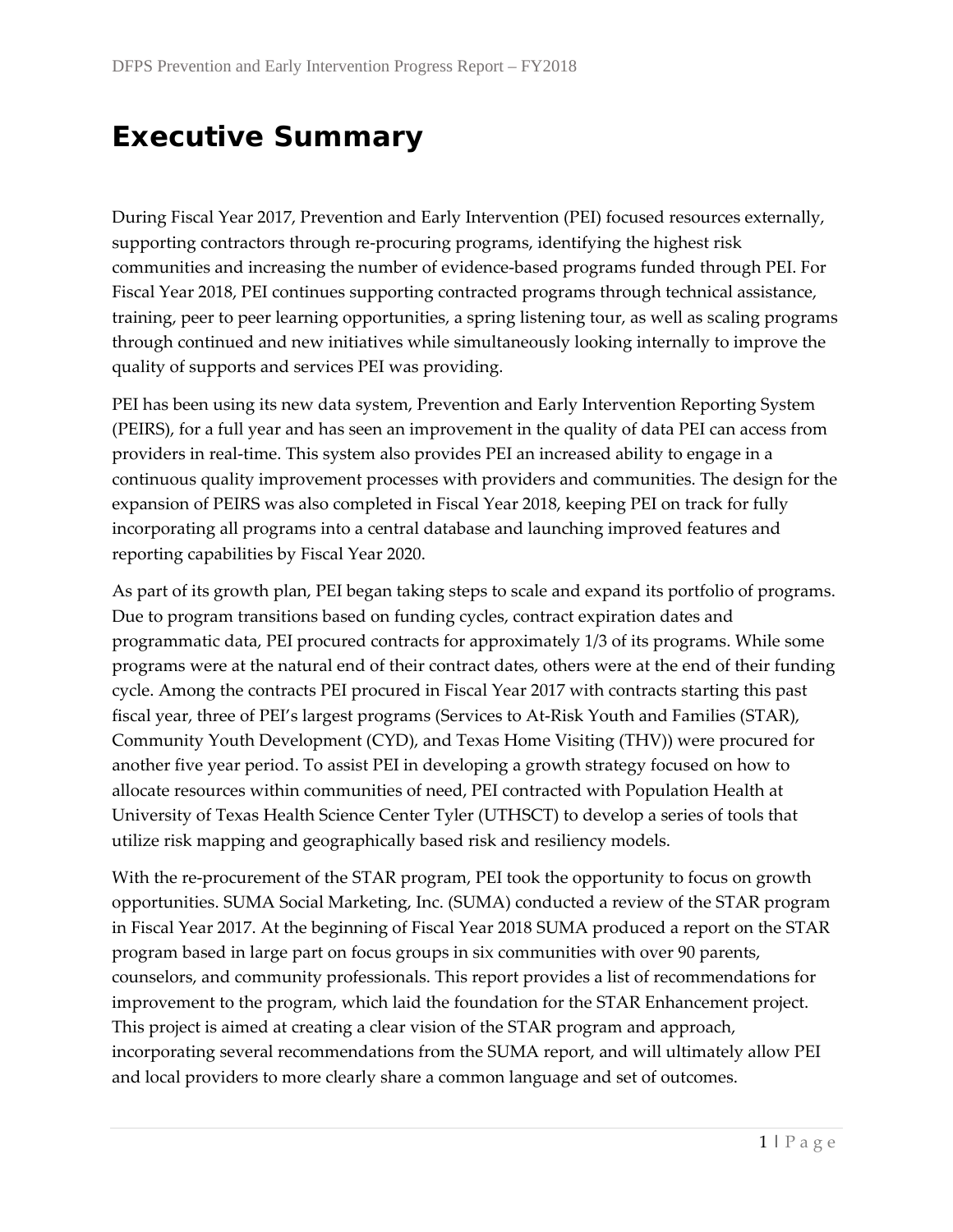PEI realized that with a focus on programmatic expansion and program implementation this fiscal year, PEI also needed to shore up its internal quality assurance. PEI's utilization of a new contracting and procurement system, and automated billing through PEIRS, made huge strides in streamlining PEI's contracting and payment process. Additionally, the continuation of the DFPS and internal budget reviews further allow PEI to capitalize on allocating funding efficiently and timely.

All of these efforts would be futile if PEI's programs were not helping children, youth and families live safe, healthy and productive lives. In Fiscal Year 2017 (most recent year for which data is available), PEI's network of providers served almost 64,000 unique families, an almost 3 percent increase from Fiscal Year 2016. Data states that 99.4 percent of children and youth remained safe from maltreatment while receiving services. Almost 99 percent (98.5) of youth who engaged in services did not become subsequently involved with the juvenile justice system. In addition, families involved with evidence-based home visiting services continue to have better overall health outcomes than the general Texas population and individuals served by comparable programs. This includes higher breastfeeding rates than similar populations and preterm birth rates on par with the state rate as a whole and more than half of all clients served increased self-sufficiency through education, employment or both.

In the year ahead, PEI will continue implementing its five-year plan with emphasis placed on the following six priority areas:

- 1. **Prevention Task Force.** PEI will review the recommendations made by the Prevention Task Force to Commissioner H. L. Whitman in the report submitted August 2018 and explore how to incorporate those suggestions in to PEI's work to empower communities.
- 2. **Implementation Science.** PEI will continue to explore best practices in program implementation and expansion, including how to implement adaptions without jeopardizing effectiveness, and how to enhance peer learning across the state.
- 3. **Serving the Most Vulnerable.** PEI will map out a growth strategy for program expansion based on a data analysis of risk and vulnerability, community needs, contract expiration dates and funding cycles.
- 4. **Scaling within Health Care.** To further improve and sustain effective outreach to vulnerable families, PEI will create additional opportunities and mechanisms for dialogue with the health sector.
- 5. **Outcome Based Performance.** PEI will continue to integrate its new data tracking and research evaluations into a robust continuous quality improvement system.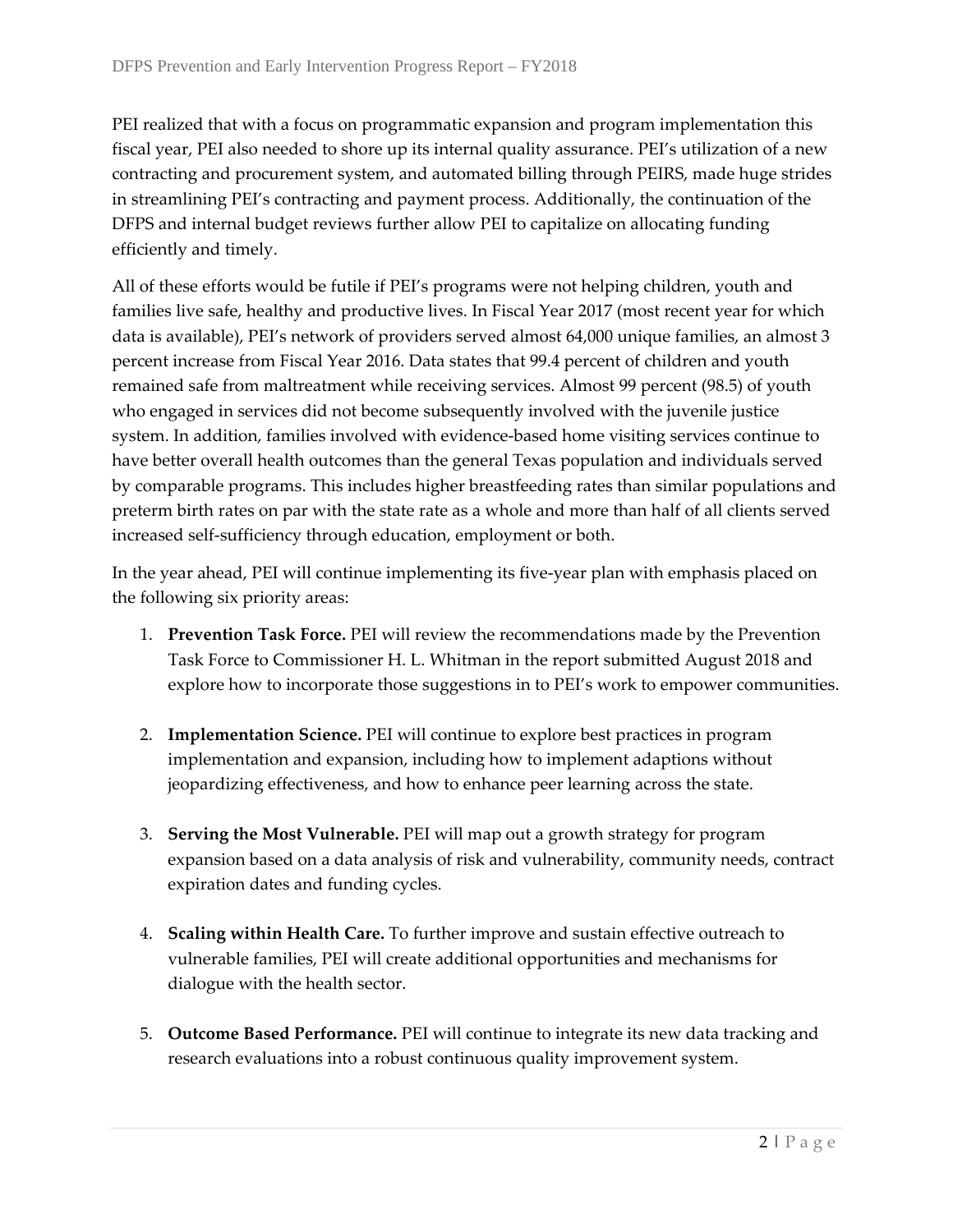6. **Business Improvements to PEI's Contracting Oversight, Training and Technical Support Functions.** PEI will focus internally on strengthening the quality of supports and oversight the division provides.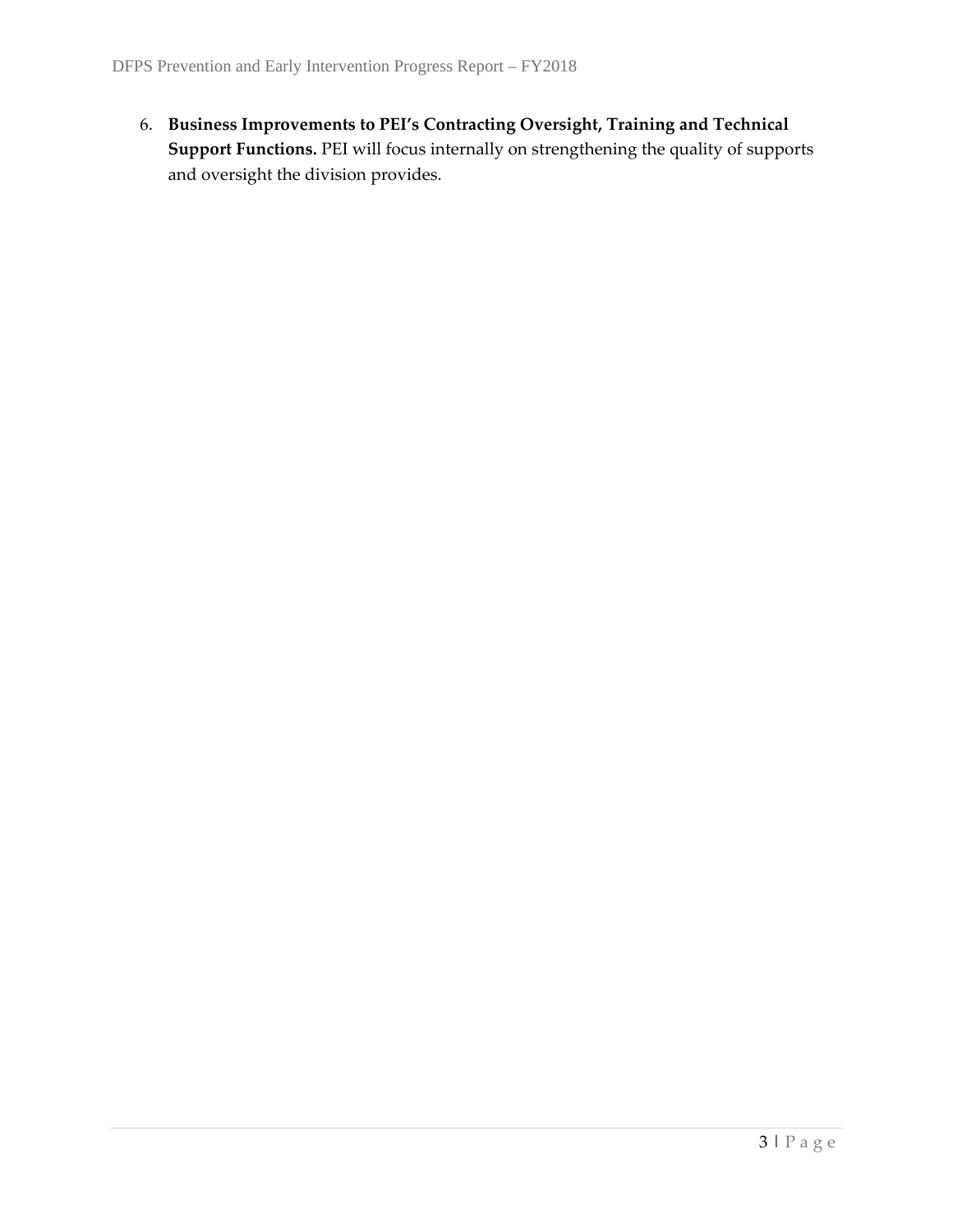# <span id="page-7-0"></span>**Introduction**

In September 2016, the Department of Family and Protective Services (DFPS) released its fiveyear strategic plan on child abuse prevention and early intervention. The plan was developed by DFPS's Prevention and Early Intervention division in collaboration with hundreds of stakeholders. This document is the second annual progress report on that plan. This report is required by Senate Bill 206, 84th Legislative Session, Texas Family Code §265.005.

# <span id="page-7-1"></span>**Progress toward Goals in Fiscal Year 2018**

In its five-year strategic plan for prevention and early intervention, DFPS established seven overarching goals. Progress toward those goals is summarized below.

# <span id="page-7-2"></span>**Goal 1**

PEI will adopt a public health framework to prevent child maltreatment and fatalities and support positive child, family, and community outcomes.

# **Preventing Child Fatalities**

The Office of Child Safety (OCS) produced the Child Maltreatment Fatalities and Near Fatalities Annual report in accordance with Texas Family Code §261.204. This report supports internal and external work to address risk factors associated with child maltreatment, as well as to support ongoing work to increase resiliency within the community and reach positive outcomes for Texas children. Further, OCS staff updated the case reading survey they utilize during case reads to collect data to allow them to capture newly legislatively required data points in preparation of the next Child Maltreatment Fatalities and Near Fatalities Annual report due March 1, 2019. During the 85th Legislative Session, PEI was appropriated funds for a new position through Rider 36, allowing PEI to expand the breadth of near fatality reporting.

## **Training**

Training opportunities are developed for a variety of stakeholders with the intent of increasing knowledge, understanding, and competency of professionals in their respective roles. PEI developed a training plan to guide PEI's efforts in providing extensive training opportunities, utilizing various instructional formats, for providers, staff and the community at large.

The launching of the web-based, interactive learning management system for home visitor staff, community providers and other partner agencies serving families through PEI contracts is one example of an on-going training opportunity. This training hub serves as an engaging, webbased professional development portal providing centralized access, training and training records for a variety of topics.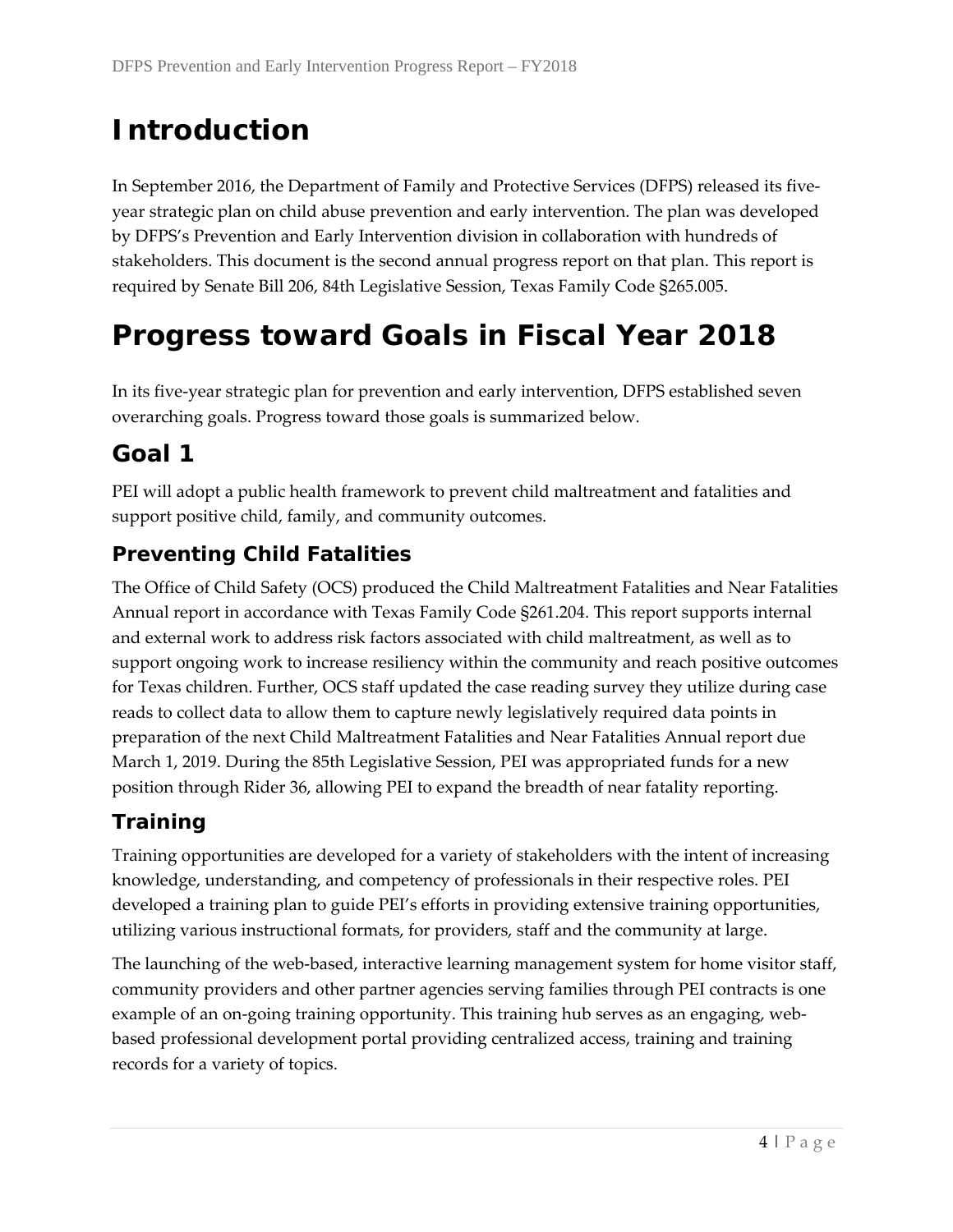PEI has hosted the Community Impact webinar series featuring Dr. Camara Jones. This three part webinar series focused on equipping participants with tools for achieving health equity and culminated in a half day symposium lead by Dr. Jones. PEI also hosted online live training for DFPS Investigations Division to support quality and consistent disposition decisions regarding fatality and near fatality investigations. In addition, PEI hosted monthly webinars open to the general public on specialized topics relating to child safety. Topics ranged from child's health to teen safety.

PEI hosted its annual Partners in Prevention conference in October 2017, attended by more than 700 providers, stakeholders and other professionals. The Early Childhood team contracted out through PEI's vendor pool to hold five regional mini-conferences across the state affording Home Visitors the opportunity to come together and learn from each other. They also hosted a summer provider meeting bringing together all of our early childhood program providers; the Youth and Family Team hosted STAR provider meetings in Conroe, Corpus Christi and Abilene; and the Research and Safety team hosted their annual Safety Summit for CPS staff in July. The Community and System Support team embarked on a train the trainer campaign training PEI providers on the Working for Kids: Building Skills™ community educational program. Using layman's terms, this program is a community based approach to teach the importance of positive brain development in children and youth.

During Fiscal Year 2018, PEI initiated procurement activities to expand the vendor pool of experts. These contractors are used to provide subject matter expertise, technical assistance, training sessions, event workshops, and/or opportunities for peer to peer learning for PEI grantees statewide.

# <span id="page-8-0"></span>**Goal 2**

PEI will maximize the impact of current investments, and seek additional resources to serve more children, youth and families, and strengthen communities.

# **Program Transitions**

With the end of the five-year contracting cycle for the Community-Based Family Services (CBFS) program, Texas Families: Together and Safe (TFTS) program, and Home-Visiting Education and Leadership (HEAL) program contracts in Fiscal Year 2018, PEI had the opportunity to assess their successes and challenges. These contracts were procured and originally designed prior to the creation of the Healthy Outcomes through Prevention and Support (HOPES) program, broadening of STAR eligibility, and the merger of PEI with the HHSC Early Childhood and Home Visiting Programs. The addition of these programs brought a more streamlined, community-driven approach to PEI's early childhood programs. After evaluating CBFS, TFTS, and HEAL, PEI elected to reinvest funding from these contracts into other PEI programs to ensure the distribution of these dollars are aligned with the PEI Five-Year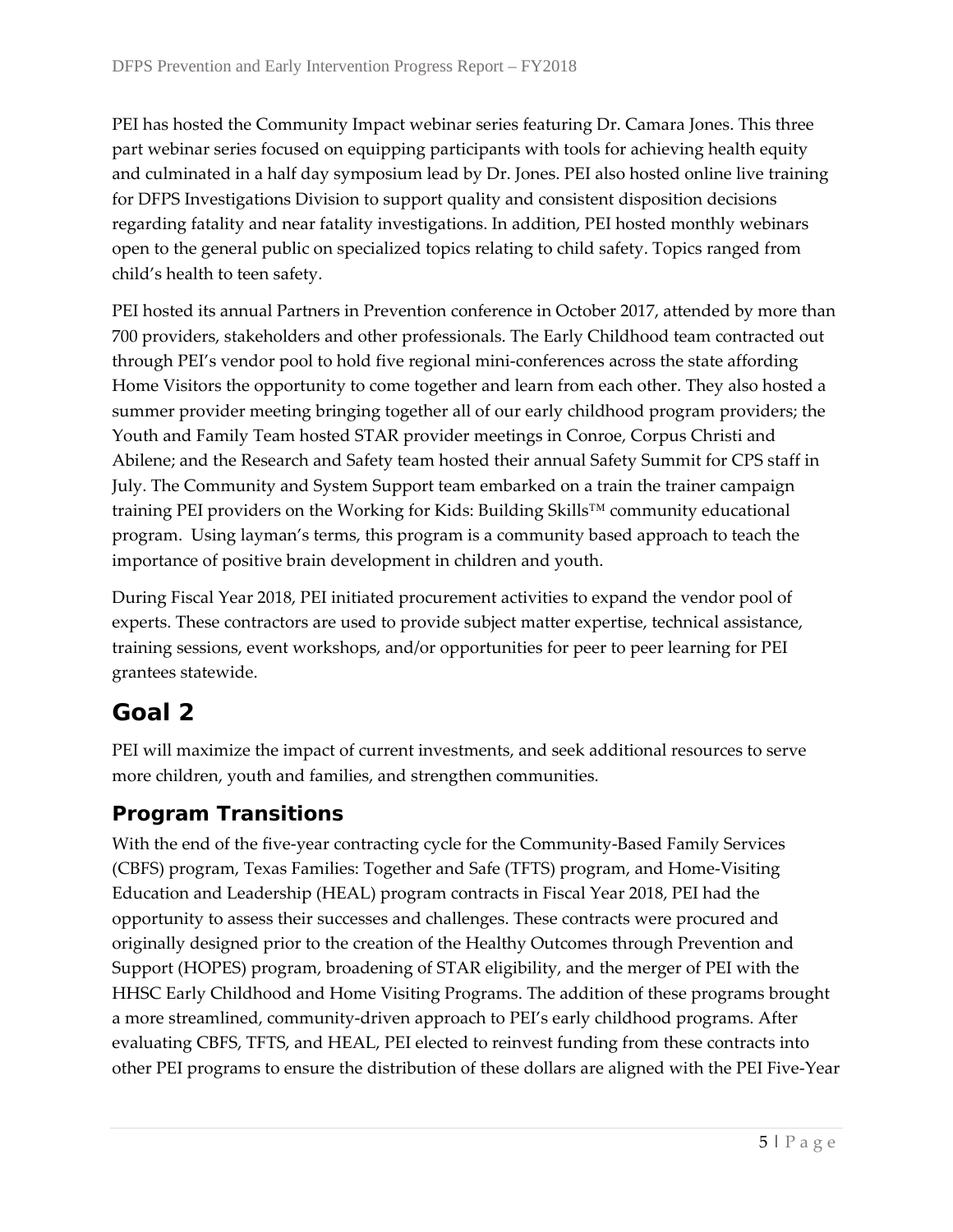Strategic Plan and are supporting the improvement of critical outcomes for children and families.

To honor the original intent of the CBFS funding, PEI allocated these funds to the HIP program, which serves parents of newborns referred by CPS, and to the HOPES program to expand and enhance services to families with young children throughout the state.

The TFTS funds were transitioned to the STAR program which serves youth and their families by providing skill-building classes and crisis intervention services, as well as universal child abuse prevention services in their communities, aligning with the original intent of these funds. These funds allowed PEI to solicit proposals from current STAR contractors for additional funding that would allow them to focus on increasing capacity and quality of services available through the STAR Program. Through this transition process, PEI was afforded the opportunity to introduce more flexibility in the STAR program allowing it to meet some of the needs of this expiring program. Concurrently, PEI embarked on a project with SUMA/Orchard Social Marketing, Inc. to obtain information regarding the needs of youth and families in Texas that can be addressed through STAR services. This report provided a list of key findings and recommendations for PEI to consider.

HEAL was originally created to support both parent education and parent leadership. While the intent of the funding still very much aligns with PEI's strategic plan and strategic priorities, PEI believes that using the funds to support parent leadership and parent support through existing contracts is a more efficient and streamlined approach, allowing for stronger connection to existing community resources. PEI is using this funding to focus on evidence based and innovative work strengthening parent leadership and improving parent engagement, specifically with fathers.

During Fiscal Year 2017, PEI also re-procured STAR, and Maternal and Infant Early Childhood Home Visiting (MIECHV), and Community Youth Development (CYD) program contracts, with the contracts effective at the beginning of Fiscal Year 2018. Through this re-procurement PEI increased the level of evidence based programming, allowed for a more flexible service timeframe and opened STAR program eligibility to reduce barriers for families interested in seeking STAR services; expanded the MIECHV program by 1 new site; and expanded the number of zip codes where the CYD program is deployed, increasing PEI's contracts from 15 to 18.

## **Program Expansion**

In response to HB 1549, passed during the 85th legislative session, PEI began taking steps to scale and expand our portfolio of programs. Through the reallocation of CBFS funds in to the HIP program funding, and funds received during the  $85<sup>th</sup>$  legislative session, PEI executed a Request for Proposal (RFP) process expanding HIP services and changing the funding structure for select programs from a fee for service to a cost reimbursement funding structure.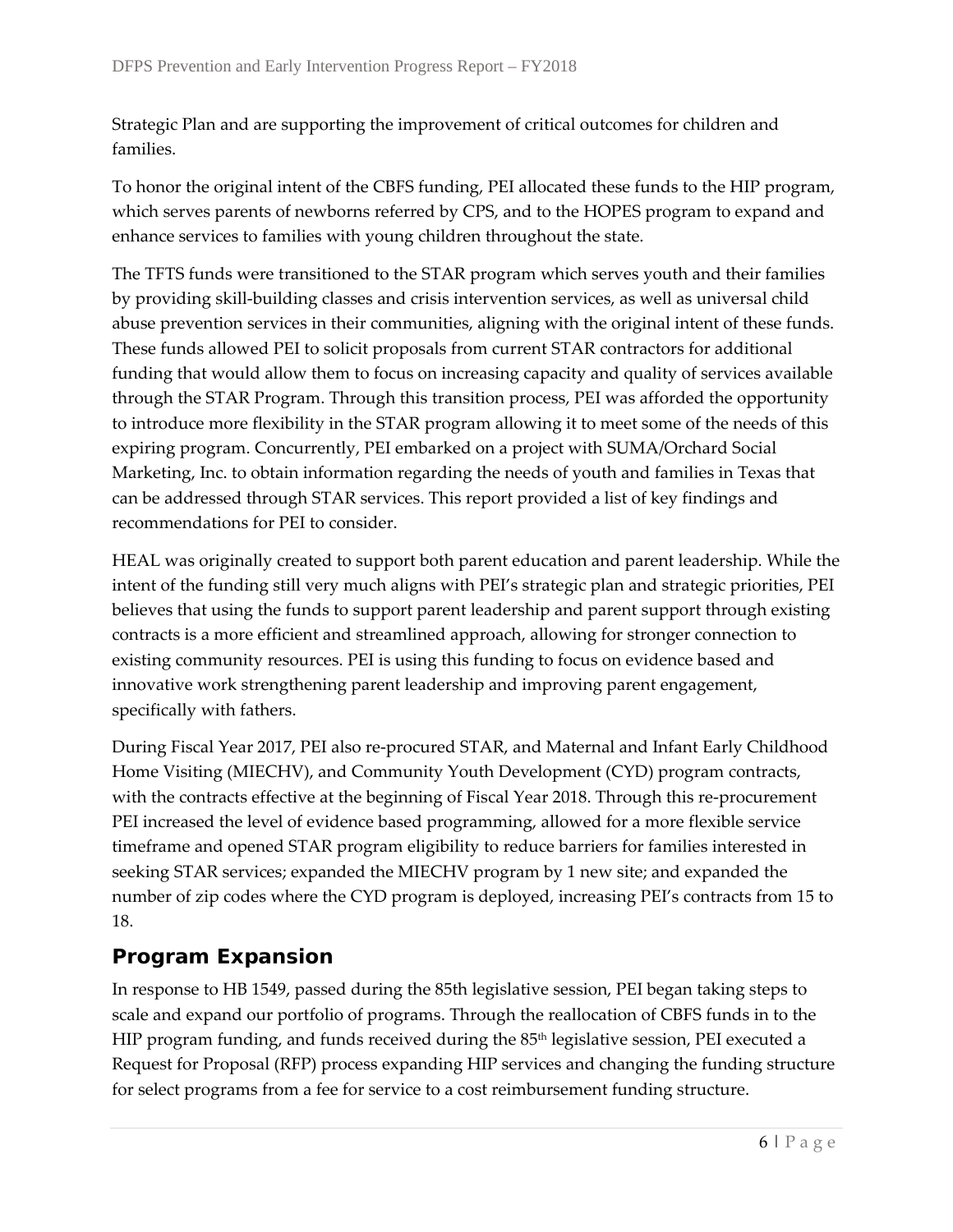PEI was able to solicit proposals for a new funding opportunity for STAR providers that begins in Fiscal Year 2019. This opportunity allows sites to either engage in a quality improvement pilot using the National Family Support Network (NFSN) Standards of Quality for Family Strengthening & Support or sites may elect to engage in the quality improvement pilot and either increase their current capacity or expand the array of ancillary services they provide. 13 providers were selected to begin this process of creating a common framework for STAR providers across the state to increase the quality of family strengthening services, practice and policy.

PEI began working with the Housing Authority of the City of Austin (HACA) to pilot a project offering a support group to male primary caregivers who live within six zip codes and reside at a HACA property. The support group provides fathers mentee opportunities as well as tools for good parenting by focusing on topics such as healthy relationships, learning how to manage anger, identifying and making positive choices, developing self-esteem and confidence, and being a good role model for children. PEI also began initial readiness conversations with other local housing authorities interested in piloting innovative projects.

The Texas Home Visiting program expanded through a new funding strategy, the Build Initiative, to support additional sites that were identified by a community needs assessment. The new funding strategy through the Build Initiative will entail making smaller initial state investments, with immediate match requirements, to garner buy-in at the local level from inception. As the local match increases, the state investment will increase, thus incentivizing stakeholder engagement. Parents as Teachers (PAT) services were implemented in Victoria, Bastrop & Tom Green Counties as part of this initiative. Family Connects, a universal home visiting program for families with newborns, is also being consider for implementation.

# <span id="page-10-0"></span>**Goal 3**

PEI will make and share decisions about investments in families and communities based on an analysis of community risk and protective factors as well as community-developed needs assessments.

# **Community Work**

The most important work of PEI is happening with families in communities. A snapshot of some of 2018's successes are:

#### **Services to At-Risk Youth and Families (STAR)**

Lubbock: A teen client and her parents recently attended a teen depression presentation at St. John Neuman Catholic Church in Lubbock, Texas. Client's parents wanted her to receive services for support because her friend would share feelings and thoughts about suicide with her. Her friend's issues became overwhelming and her parents noticed something was off. Client's mom wanted her daughter to have support in dealing with her friend, wanted her to become strengthened in her self-confidence and wanted her to become a stronger leader and be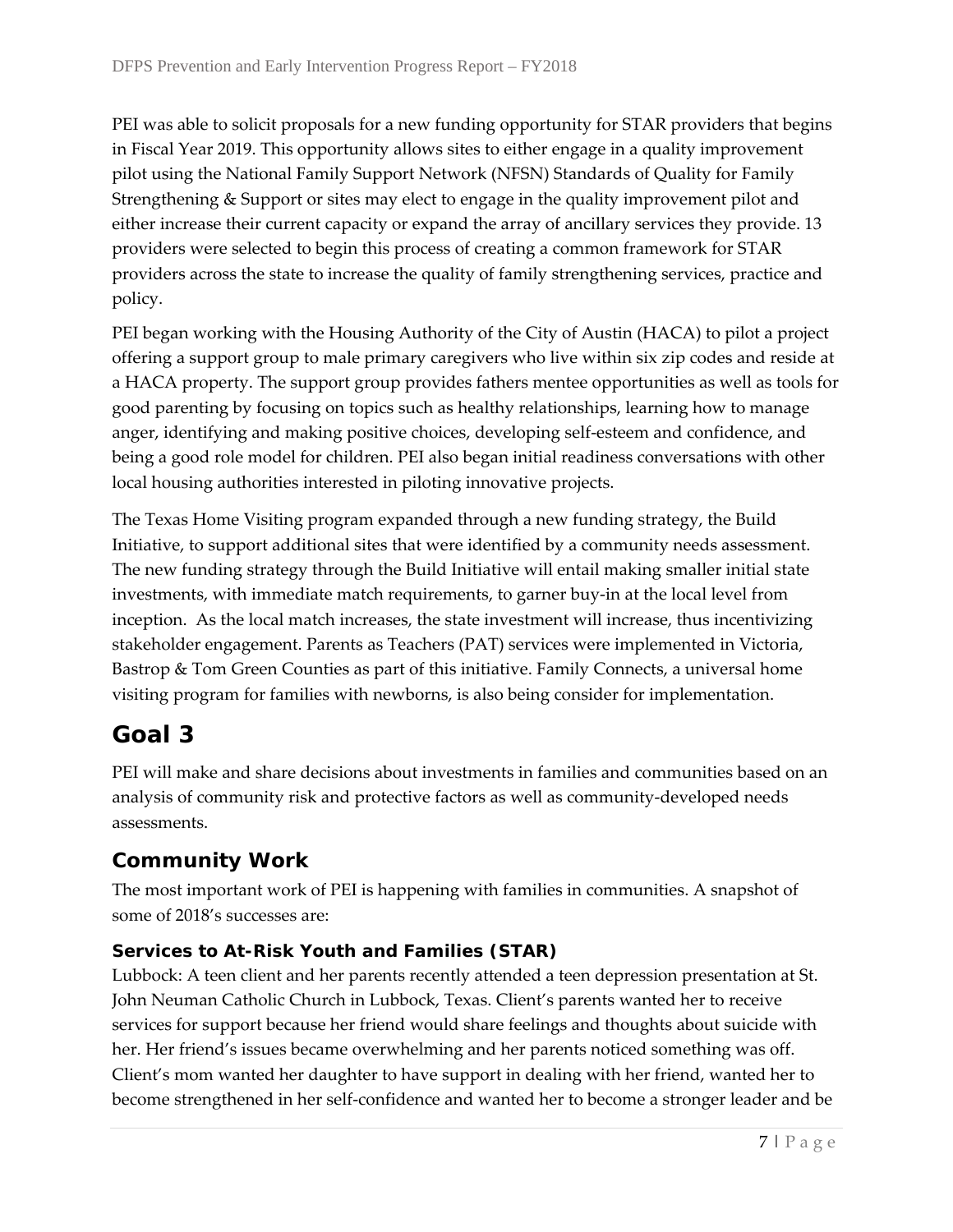able to assert herself in difficult situations. The STAR case manager worked with client by helping her learn how to identify feelings and thoughts and helped to instill the use of various coping skills including faith, skateboarding, tennis, friends, parents, youth group and alone time. The case manager also gave resources and support when dealing with her friend such as emergency numbers and things she could do if friend was actively suicidal. Other skills shared with client included relaxation skills (deep breathing, mediation, imagery, etc.), improved communication skills (assertiveness communication and active listening) and positive affirmations to increase self-confidence. Client gained awareness of the role she played in her friend's life (which was support but could not control friend's choices, feelings, or thoughts), was able to use assertive communication to establish needs, wants, thoughts, and feelings, gain confidence in her abilities, learned a variety of ways to help manage feelings and thoughts in an effective and healthy manner. Client's parents understood that the process to become a strong leader is a process that happens over time and is fostered by the interaction with others but also by the example of her parents and surrounding community.

#### **Community Youth Development (CYD)**

El Paso: Two years ago a family of three brothers joined the Project Vida after school program in El Paso, Texas. Behavior described as selfish, rude to adults, unable to follow instruction, unwilling to engage with peers, stealing. Staff did not give up, and through mentoring, supported building healthy communication with peers and adults, empowering them to share ideas and express selves in positive productive way. Today, all three are participating in team sports, have strong healthy peer groups and strong relationships with friends, and are reported to have improved behavior and classroom interaction with teachers/adults.

#### **Healthy Outcomes through Prevention and Early Support (HOPES)**

Ft. Worth: MHMR of Tarrant County is implementing the Healthy Steps family navigation program with three pediatric clinics, allowing for the integration of physical and social emotional health and wellness promotion. Healthy Steps Specialists will assist physicians with screenings when families come for sick and well-child visits, identify needs, and recommend appropriate services. In addition, when a family demonstrates need and meets HOPES eligibility, the child will be enrolled in HOPES services. The early childhood and medical community anticipate this will be an effective practice for identifying additional families who may need assistance with a "gentle touch", serving as an effective and innovative prevention strategy.

#### **Texas Home Visiting (THV)**

McAllen: Easter Seals Rio Grande Valley celebrated its success in supporting one mother enrolled in their PAT program through her husband's cancer diagnosis and eventual passing. The mother recounted the tremendous support and impact of the program on helping her family through this difficult time during a group family event hosted by Easter Seals.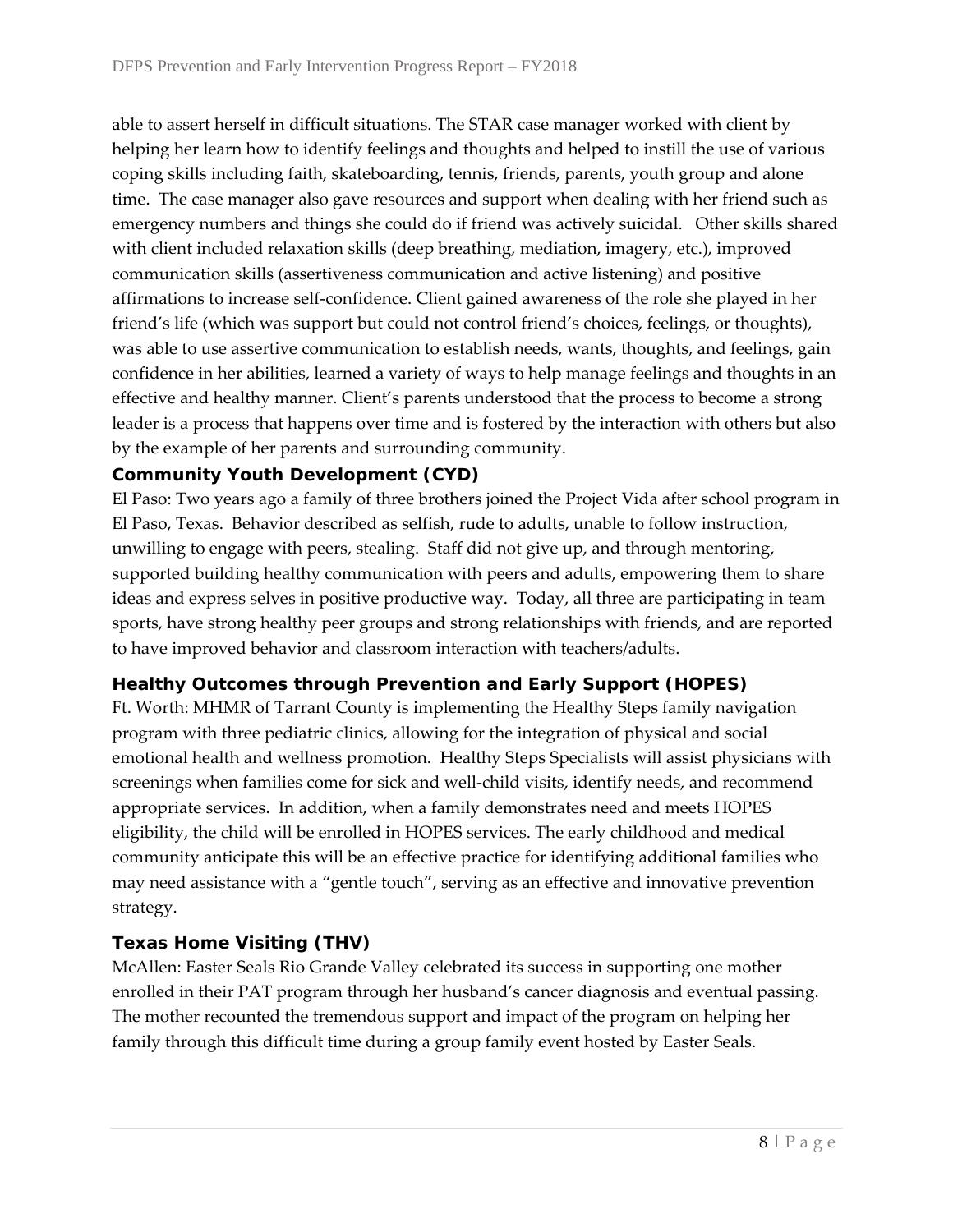#### **Nurse Family Partnership (NFP)**

Wichita Falls: The NFP program at the Community Healthcare Center of Wichita Falls helped a first time pregnant mom move from homelessness to self-sufficiency. When this mother came to the program, she was homeless and 20 weeks pregnant with twins. With two years of support from the NFP program, she rode the bus daily with her twins for a year until she was able to save enough money for a vehicle, successfully breastfed her twins to two years of age, has held a job, and now has stable housing.

#### **Military Families and Veterans Prevention Program**

San Antonio: The Military Families and Veterans Prevention Program at the United Way of San Antonio assisted a military family suffering financially after one parent was wounded during combat and the other a disabled veteran. Through counseling, financial support, and networking opportunities with families in similar situations, this program was able to reduce the stress this family endured during this time of difficult transition from service.

#### **Partners in Prevention Conference (PIP)**

PIP's attendance continues to increase each year. Last year, at the 17<sup>th</sup> annual Partners in Prevention conference, PEI had almost 800 professionals in attendance, more than ever before. The three-day event, held in San Antonio, provided an opportunity for contractor networking, breakout sessions and a documentary screening. Three keynote sessions slated throughout the conference and the more than 50 breakout sessions informed and inspired participants while the awards reception educated and engaged. The 2017 theme — Mission Possible: Stronger Families and Communities — embodies both the goal and the spirit of the many individuals and organizations working together to reduce child abuse, enhance school readiness, improve social-emotional and physical health and strengthen communities.

## **Growth Strategy**

PEI contracted with Population Health at University of Texas Health Science Center Tyler (UTHSCT) to develop a series of tools that utilize risk mapping and geographically based risk and resiliency models that will assist PEI in developing growth strategies focused on how to allocate resources within communities of need. UTHSCT will also provide information and analysis that will help PEI understand where programs and investments will need to grow to meet the needs of communities at high risk for maltreatment.

The first of four phases was completed during Fiscal Year 2018, with phase two underway. During this initial phase Population Health developed maps that show the geographic distribution of maltreatment rates in the state by residential zip code and county. During phase two, Population Health will utilize statistical techniques to understand community level risk for infant maltreatment. The factor-based techniques allow one to see how risk indicators cluster together allowing for community data to emerge that describe communities at risk and ones that are resilient. The third phase will move towards more in-depth analyses and will focus on risk modeling. The fourth phase will be focused on growth modeling and prediction.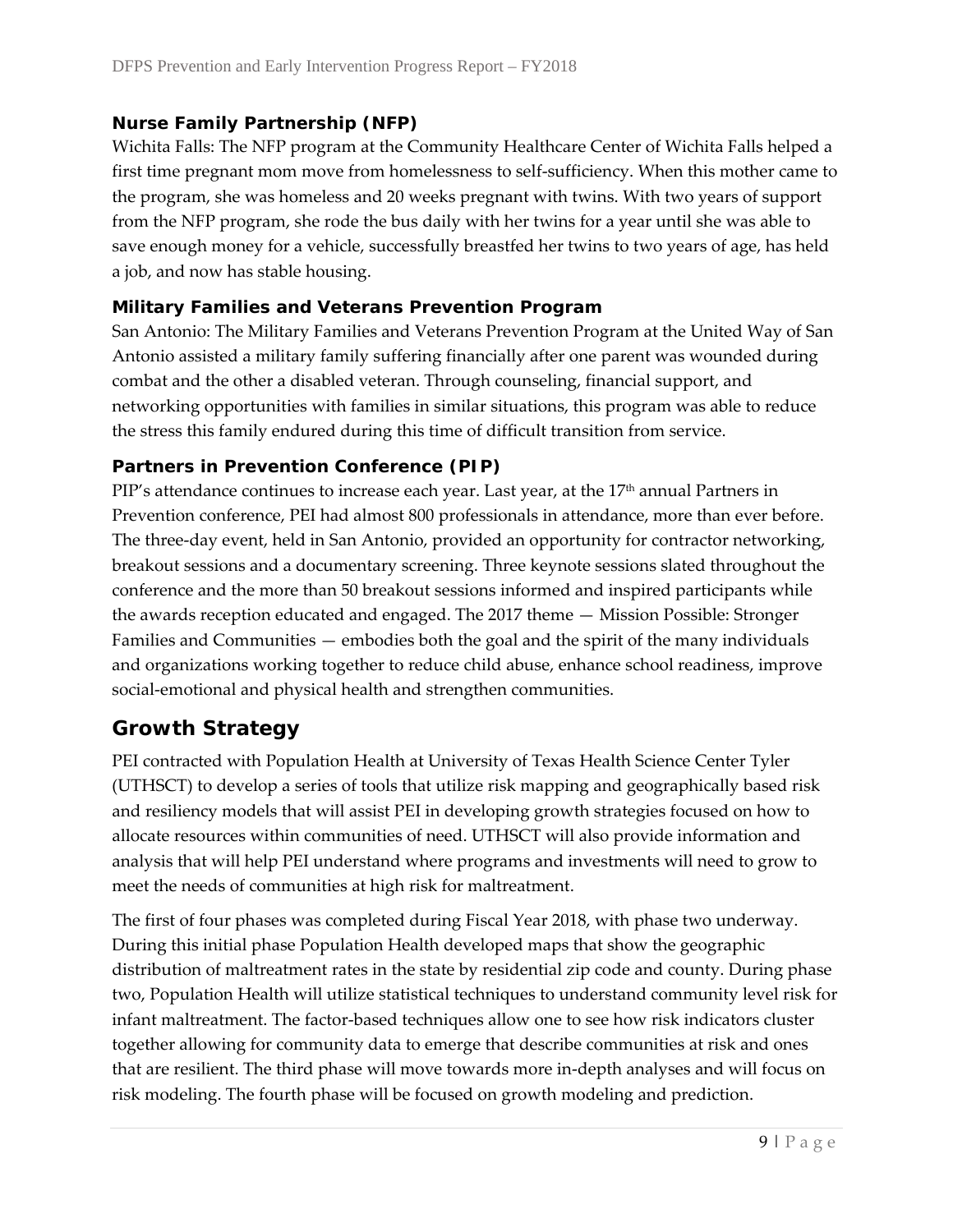# <span id="page-13-0"></span>**Goal 4:**

Utilize research findings to improve program implementation, to direct program funding toward the most effective programs and ultimately to achieve better results for children and families.

Over this past fiscal year, PEI has increasingly utilized data to determine where there's a need and the programmatic capacity in a community to strategically deploy funding to expand services.

# **Dashboards**

PEI has continued to improve the internal data and financial dashboards.

The data dashboard tracks target output and outcome measures for each of our contracted programs. Currently, all providers are provided data on their specific outputs and outcomes from PEI both on a quarterly basis and annually. This allows both contracted providers and PEI to validate that programs are meeting their performance measures that are reported both to the Legislature and PEI's federal funders.

The financial dashboard allows PEI to stay informed of the financial pulse of PEI and project any potential lapse in funds. This dashboard also provides PEI the ability to identify cost for participants by programs. Currently both of these dashboards are manually updated; however, in Fiscal Year 2019, the financial dashboard will be automatically generated using PEIRS & Impact Data.

# **Prevention and Early Intervention Reporting System (PEIRS)**

The PEIRS system, launched at the end of Fiscal Year 2017, also produces outcomes reports (providing regular check-in on how programs are doing on contractual outcomes) and monitoring reports (tool for PEI staff and providers, especially those with sub-contractors, to ascertain if services are being provided in accordance with the contract) that can be run on an ad hoc, quarterly, or monthly basis.

## **Safe Babies**

The purpose of the project is to evaluate hospital and clinic-based interventions designed to prevent maltreatment, especially abusive head trauma in infants, and to develop a strong evidence base that leads to wide-scale implementation of education that supports positive parenting and provides tools to help parents cope with the difficult aspects of caring for an infant. A report outlining the implementation and program fidelity of the Period of PURPLE Crying® in Texas hospitals was made available on September 1, 2017. A mobile application for fathers was developed to provide them with education and information about pregnancy, delivery, and postpartum issues, such as parenting issues. This application should go live in Fiscal Year 2019.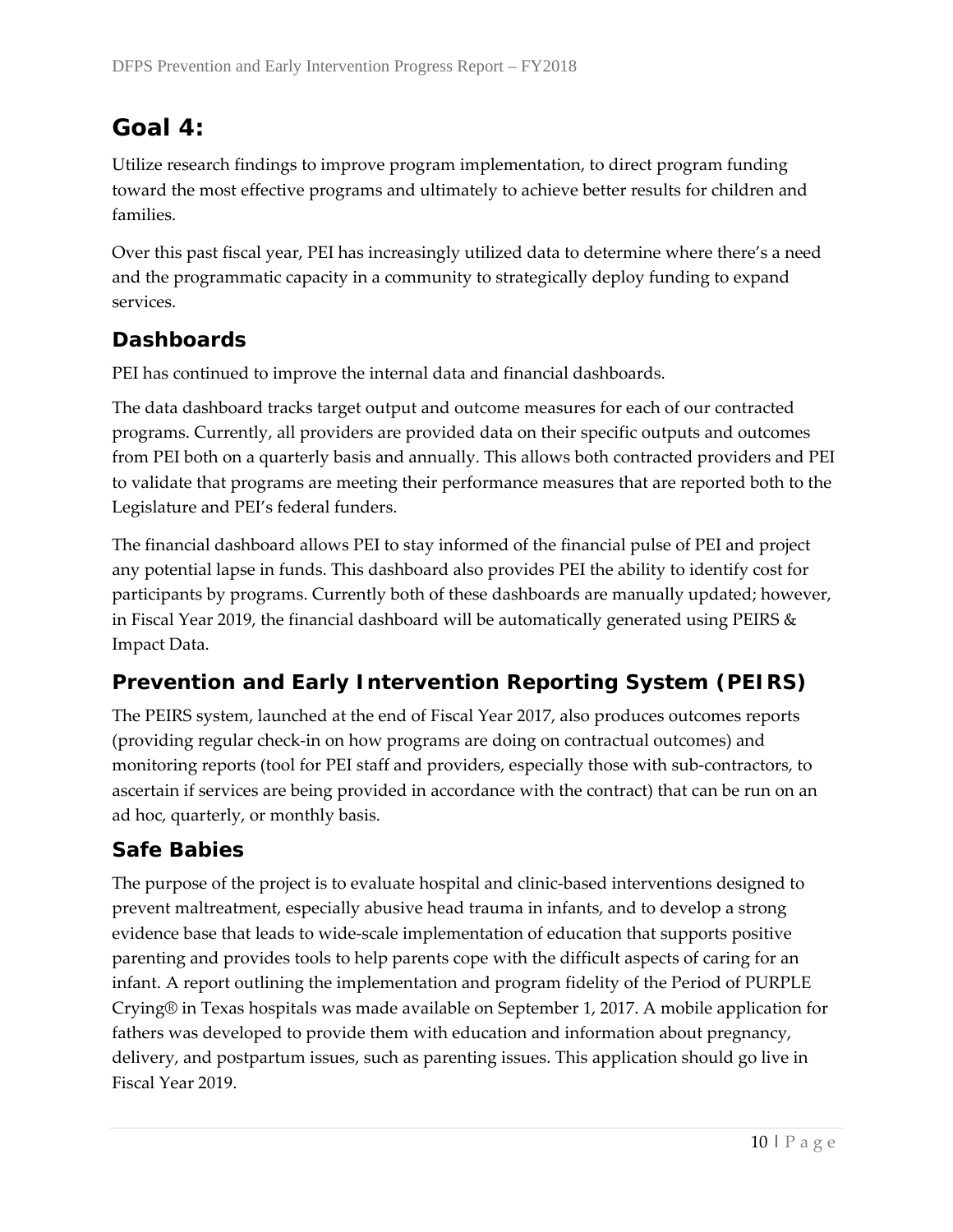# **Fatherhood Summit**

The Fatherhood Summit brings together cross sector professionals seeking to support fathers, mothers and their children through research-based best practices and innovative programs. The 2018 Texas Fatherhood Summit, held June 29<sup>th</sup>, focused on why and how the inclusion of policies and programs that support fathers at the community level strengthens the entire family, as well as the communities in which they live.

### **Research on Effectiveness and Expansion of STAR**

In Fiscal Year 2018, SUMA Social Marketing, Inc. (SUMA) produced their report on the STAR program. This report is based on the qualitative research conducted at six STAR program sites and provided a list of recommendations for improvement to the program. Among those, rebranding the program to reduce the stigma associated with identifying children or families as "at risk" and changing the name to decrease the confusion with other statewide STAR programs, gained the most traction during the Spring Listening Tour.

### **Research and Evaluation Projects**

The table on the following pages summarizes PEI-commissioned research started or completed since 2014. Reports are available either on [PEI's website,](https://www.dfps.state.tx.us/About_DFPS/Reports_and_Presentations/PEI/default.asp) hyperlinked below in the chart, or can be made available upon request.

| PEI Program/Initiative     | Research &<br><b>Evaluation Partner</b> | <b>Currently Available</b><br><b>Reports</b> | <b>Upcoming Reports</b>  |
|----------------------------|-----------------------------------------|----------------------------------------------|--------------------------|
| <b>Texas Home Visiting</b> | The University of                       | <b>Father Participation</b>                  | <b>DHVVE</b> Preliminary |
|                            | Texas at Austin, LBJ                    | <b>Evaluation, May 2014</b>                  | Findings, Summer         |
|                            | School of Public                        |                                              | 2018                     |
|                            | Affairs, Center for                     | Process                                      |                          |
|                            | Child and Family                        | Implementation                               | DHVVE Final Report,      |
|                            | Research Partnership                    | Evaluation, Final                            | Fall 2019                |
|                            |                                         | Report, Fall 2016                            |                          |
|                            |                                         |                                              |                          |
|                            |                                         | <b>Father Participation</b>                  |                          |
|                            |                                         | and Retention                                |                          |
|                            |                                         | <b>Evaluation Report</b>                     |                          |
|                            |                                         | <b>May 2017</b>                              |                          |
|                            |                                         |                                              |                          |
|                            |                                         | Systems-Level Change                         |                          |
|                            |                                         | Evaluation, Final                            |                          |
|                            |                                         | Report, December 2017                        |                          |
|                            |                                         |                                              |                          |
|                            |                                         | DHVVE-II Evaluation                          |                          |
|                            |                                         | Plan, Winter 2018                            |                          |

#### **Table 1: Research and Evaluation Projects Completed or Underway**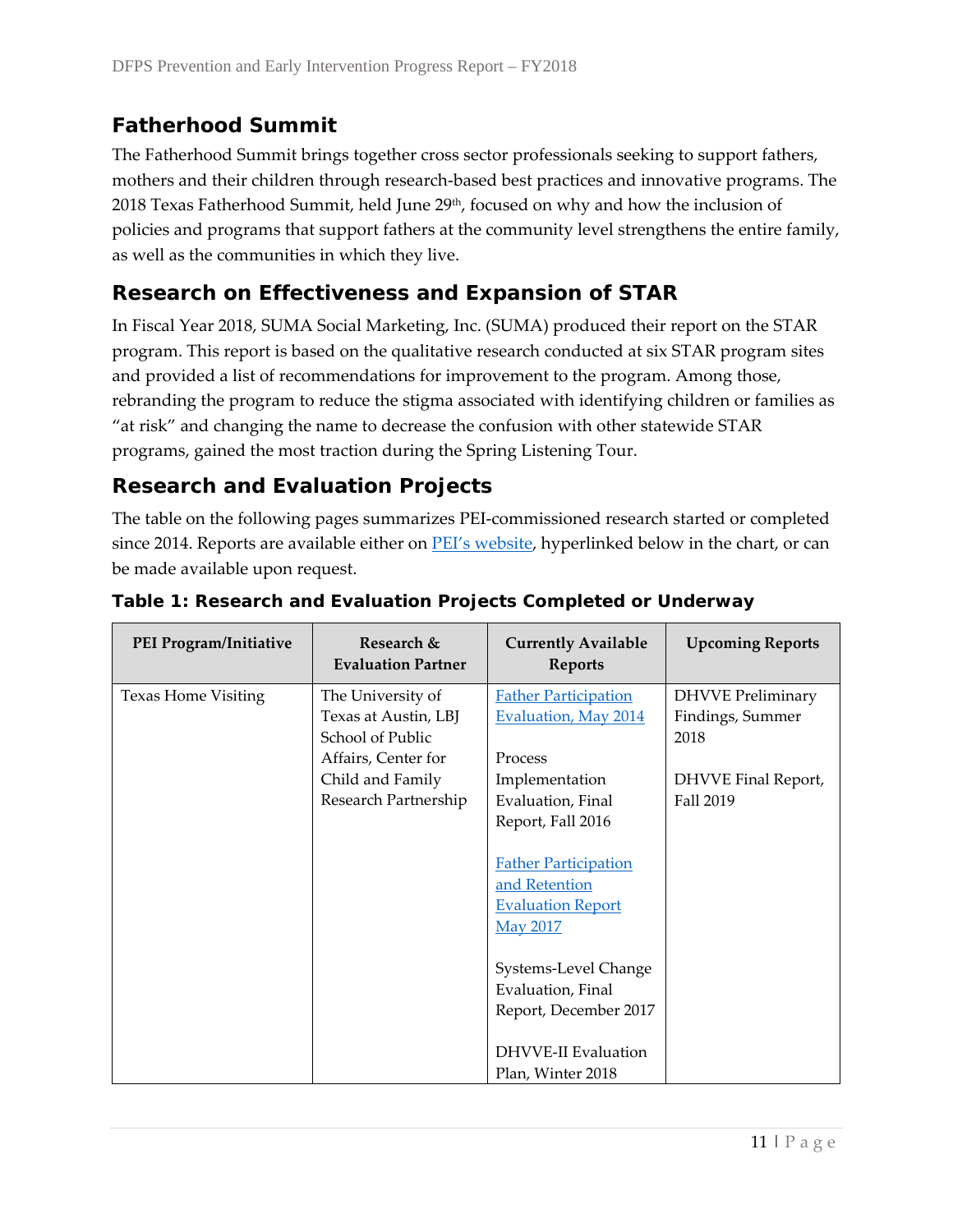| PEI Program/Initiative                                                     | Research &<br><b>Evaluation Partner</b>                         | <b>Currently Available</b><br><b>Reports</b>                                                                                          | <b>Upcoming Reports</b>                                      |
|----------------------------------------------------------------------------|-----------------------------------------------------------------|---------------------------------------------------------------------------------------------------------------------------------------|--------------------------------------------------------------|
| <b>Healthy Outcomes</b><br>through Prevention and<br>Early Support (HOPES) | The University of<br>Texas at Austin,<br>School of Social Work, | <b>HOPES Evaluation</b><br>Plan, January 2015                                                                                         | HOPES FY17 Final<br>Report, Fall 2018                        |
|                                                                            | Texas Institute for<br>Child & Family<br>Wellbeing              | Literature Review:<br><b>Evaluation of Child</b><br>Maltreatment                                                                      | HOPES FY18 Final<br>Report, Fall 2018                        |
|                                                                            |                                                                 | Prevention<br>Developing Strategies<br>for Child Maltreatment<br>Prevention: A Guide<br>for Community Needs<br>Assessments, June 2015 | <b>HOPES Final</b><br><b>Evaluation Report,</b><br>Fall 2019 |
|                                                                            |                                                                 | Analysis of Ten Years<br>of Prevention<br>Outcomes, Fall 2016                                                                         |                                                              |
|                                                                            |                                                                 | Preliminary<br><b>Effectiveness Report</b><br>on HOPES I, Fall 2016                                                                   |                                                              |
| Military and Veterans<br>Family Program                                    | <b>SUMA</b>                                                     | Literature Review<br><b>Focus Group Report</b>                                                                                        |                                                              |
| Military and Veterans<br>Family Program                                    | The University of<br>Texas at Austin, LBJ<br>School of Public   | <b>Preliminary Report,</b><br><b>Fall 2016</b>                                                                                        |                                                              |
|                                                                            | Affairs, Center for<br>Child and Family<br>Research Partnership | Final Report, Fall 2017                                                                                                               |                                                              |
| Fatherhood Programs                                                        | <b>SUMA</b>                                                     | Literature Review<br><b>Focus Group Report</b>                                                                                        |                                                              |
| Fatherhood Programs                                                        | The University of<br>Texas at Austin, LBJ<br>School of Public   | Literature Review,<br>Winter 2016                                                                                                     |                                                              |
|                                                                            | Affairs, Center for<br>Child and Family<br>Research Partnership | <b>Fatherhood Evaluation</b><br>Report, Summer 2017                                                                                   |                                                              |
|                                                                            |                                                                 | Fatherhood<br>Evaluation, 2018                                                                                                        |                                                              |
| Safe Sleep Public<br>Awareness                                             | <b>SUMA</b>                                                     | Literature Review<br><b>Focus Group Report</b>                                                                                        |                                                              |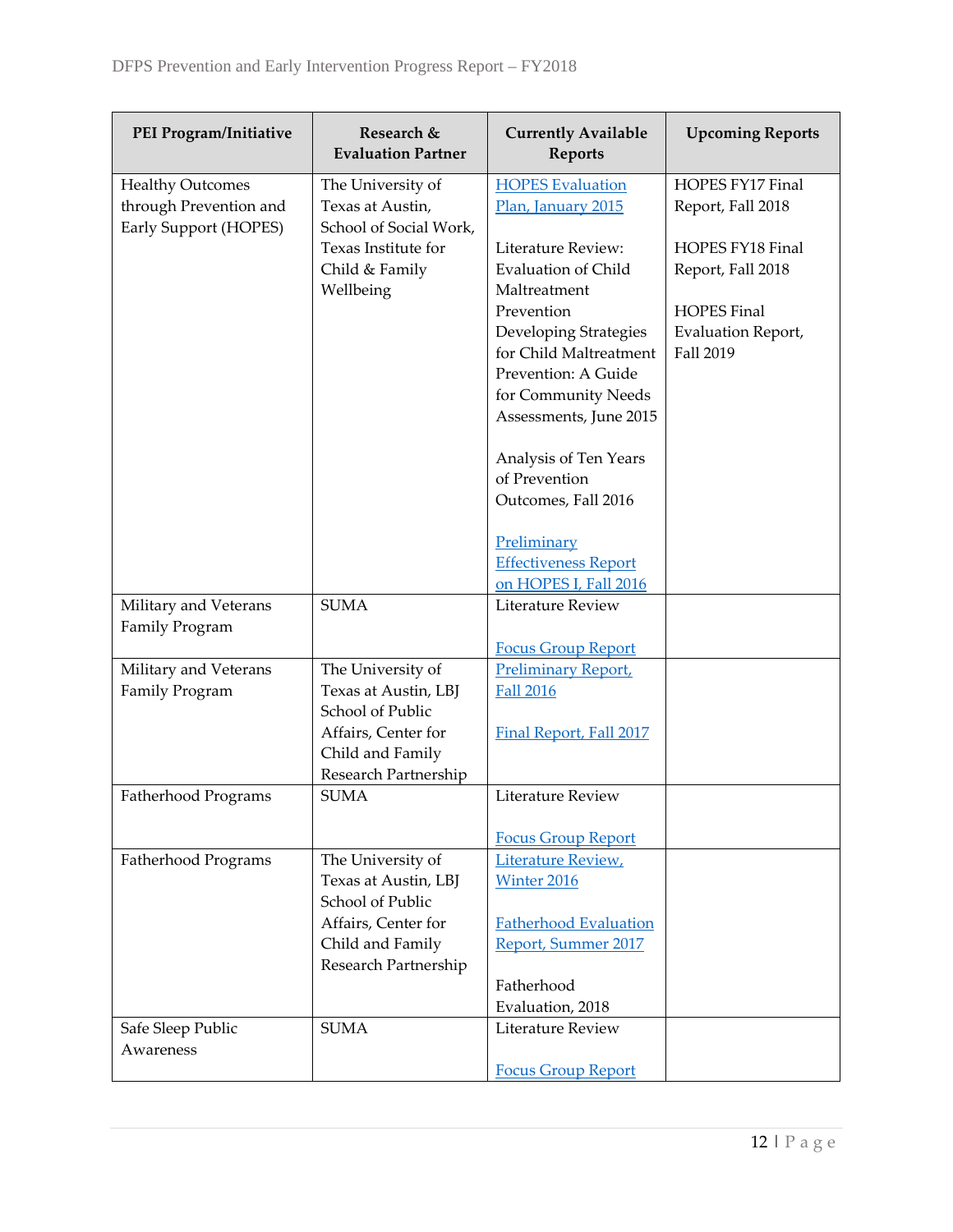| PEI Program/Initiative                                 | Research &<br><b>Evaluation Partner</b>                                | <b>Currently Available</b><br><b>Reports</b>                                     | <b>Upcoming Reports</b>                            |
|--------------------------------------------------------|------------------------------------------------------------------------|----------------------------------------------------------------------------------|----------------------------------------------------|
| Youth Programs -<br>Recruitment and<br><b>Branding</b> | <b>SUMA</b>                                                            | Focus Group Report,<br>Fall 2017                                                 |                                                    |
| Services to At-Risk Youth<br>(STAR)                    | Texas A&M<br>University,<br>Department of<br>Recreation and<br>Tourism | Review of programs<br>for STAR population,<br>Fall 2016<br>Review of assessments |                                                    |
|                                                        |                                                                        | related to measuring<br>outcomes, Fall 2016<br>STAR Report,<br>December 2017     |                                                    |
| Community Youth                                        | Texas A&M                                                              | Literature Review for                                                            | <b>CYD</b> Evaluation                              |
| Development (CYD)                                      | University,                                                            | CYD, Fall 2016                                                                   | Preliminary Report,                                |
| Program                                                | Department of                                                          |                                                                                  | Summer 2018                                        |
|                                                        | Recreation and                                                         | CYD Evaluation Plan,                                                             |                                                    |
|                                                        | Tourism                                                                | Summer 2017                                                                      | <b>CYD</b> Evaluation Final<br>Report, Summer 2019 |
| Safe Babies Project                                    | The University of<br><b>Texas Health Science</b><br>Center at Tyler    | Legislative report, Fall<br>2017                                                 | Paternal PURPLE<br>Study, Fall 2018                |
|                                                        |                                                                        | PURPLE Plus Study,<br>Spring 2018                                                | Final Report, Summer<br>2020                       |
| <b>Growth Strategy Project</b>                         |                                                                        | Outcome Mapping,<br>Spring 2018                                                  | Risk Modeling and<br>Mapping, Summer<br>2018       |
|                                                        |                                                                        |                                                                                  | Growth Modeling and<br>Projections, Winter<br>2019 |

# <span id="page-16-0"></span>**Goal 5:**

PEI will measure and report on the effectiveness of its programs on an annual basis and will make timely course corrections based on available data.

# **Internal Quality Assurance**

Through all the expansion PEI embarked on this fiscal year, PEI has taken steps to improve the quality assurances in place to ensure good stewardship of funds and relationships with providers.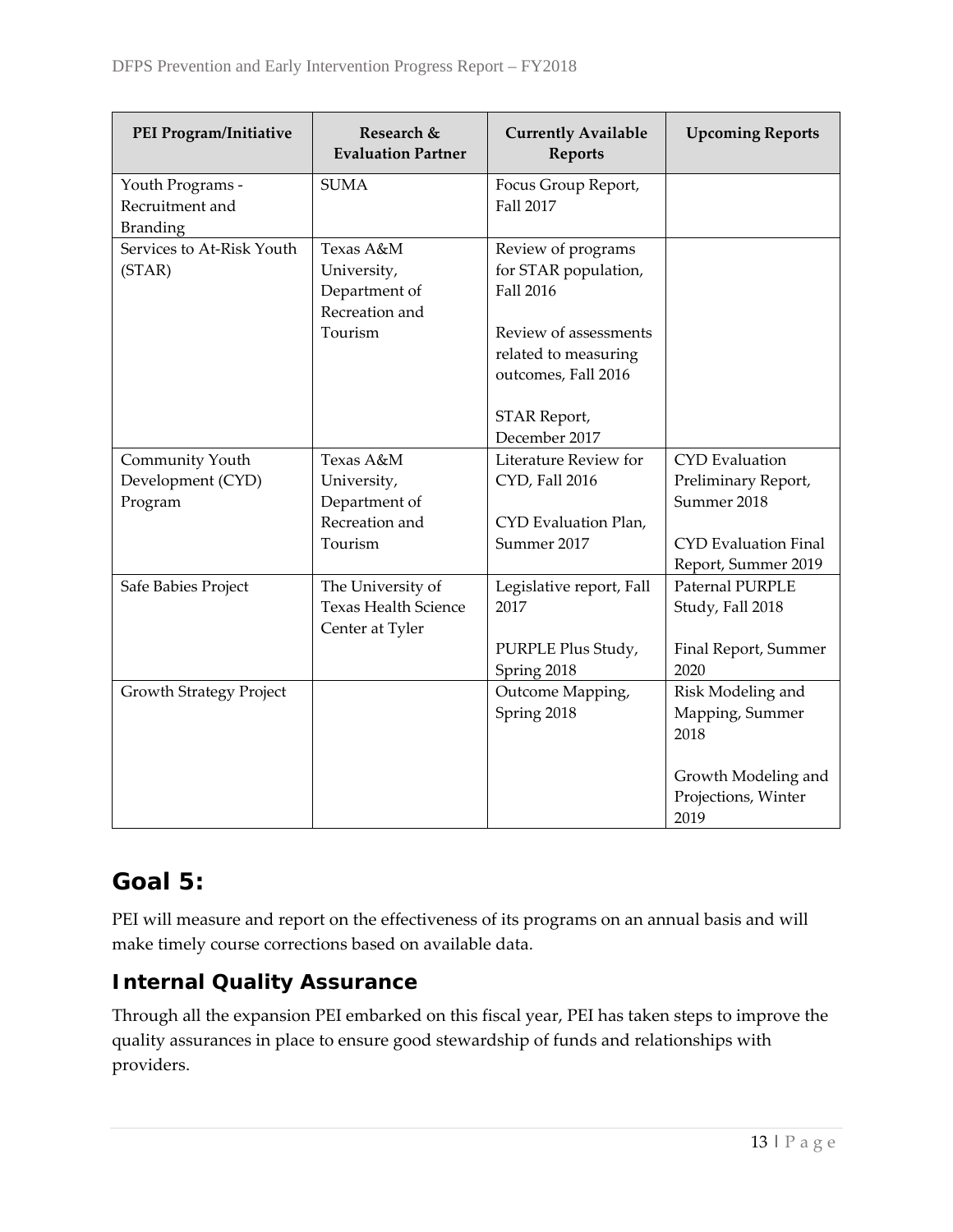PEI began utilizing a new contracting and procurement system, CAPPS, and a new contracting database, SCOR. These two systems further streamlined the initiation, execution, housing and payment of PEI's contracts. PEI simultaneously launched PEIRS Automated Billing, a function of the Prevention and Early Intervention Reporting System (PEIRS), that allows providers to enter their billing directly in to PEIRS, streamlining the approval and payment process.

PEI participated in DFPS's second mid-year budget review, allowing for a better established baseline for fiscal year 2019 funding for PEI and conducted its second internal budget review with contractors, a process that continues to improve each year. This review allows PEI to maximize funding across contractors and programs by projecting potential lased funding for each provider.

This past winter, PEI conducted a Billing Process Review to improve our internal processes and expedite paying contractors. While the Contracting team continues to work at streamlining the contracting / procurement process in an effort to promote efficiency, the Youth and Families team began providing non-monitoring, technical assistance site visits and the Early Childhood team deployed the Grantee Assistance Tool to provided targeted technical assistance.

## **86th Legislative Session**

During the past fiscal year, PEI leadership has been preparing for the upcoming 86th Legislative Session. The information obtained through the listening tour and other communication with providers will equip PEI with necessary information heading in to this session.

# <span id="page-17-0"></span>**Goal 6**

PEI will maximize its impact by collaborating with other state entities and external organizations working with similar populations.

PEI continues to work to foster relationships with local, state, federal, and philanthropic partners to align trainings, share information, expand services and coordinate systemic work.

PEI staff leads several cross-agency initiatives and participates in various other committees, coalitions, advisory boards, and teams across the state to continue to ensure PEI's work is rooted in and supported by communities. Among these are the Texas Perinatal and Infant Oral Health Quality Improvement Expansion Project, Texas Project LAUNCH and the Texas Behavioral Health Institute's annual conference planning committee, all of which are coordinated by the Department of State Health Services and staff participate on local child fatality review teams and prevention coalitions.

PEI also collaborates extensively with the Office of the Texas Attorney General on trainings and educational initiatives related to child support and fathers' rights and responsibilities. In addition, PEI participates in meetings of the Cross-Agency Mental Health Liaison Group organized by the Health and Human Services Commission and the Adolescent and Young Adult Health Collaborative Innovation and Improvement Network (CoIIN) sponsored by the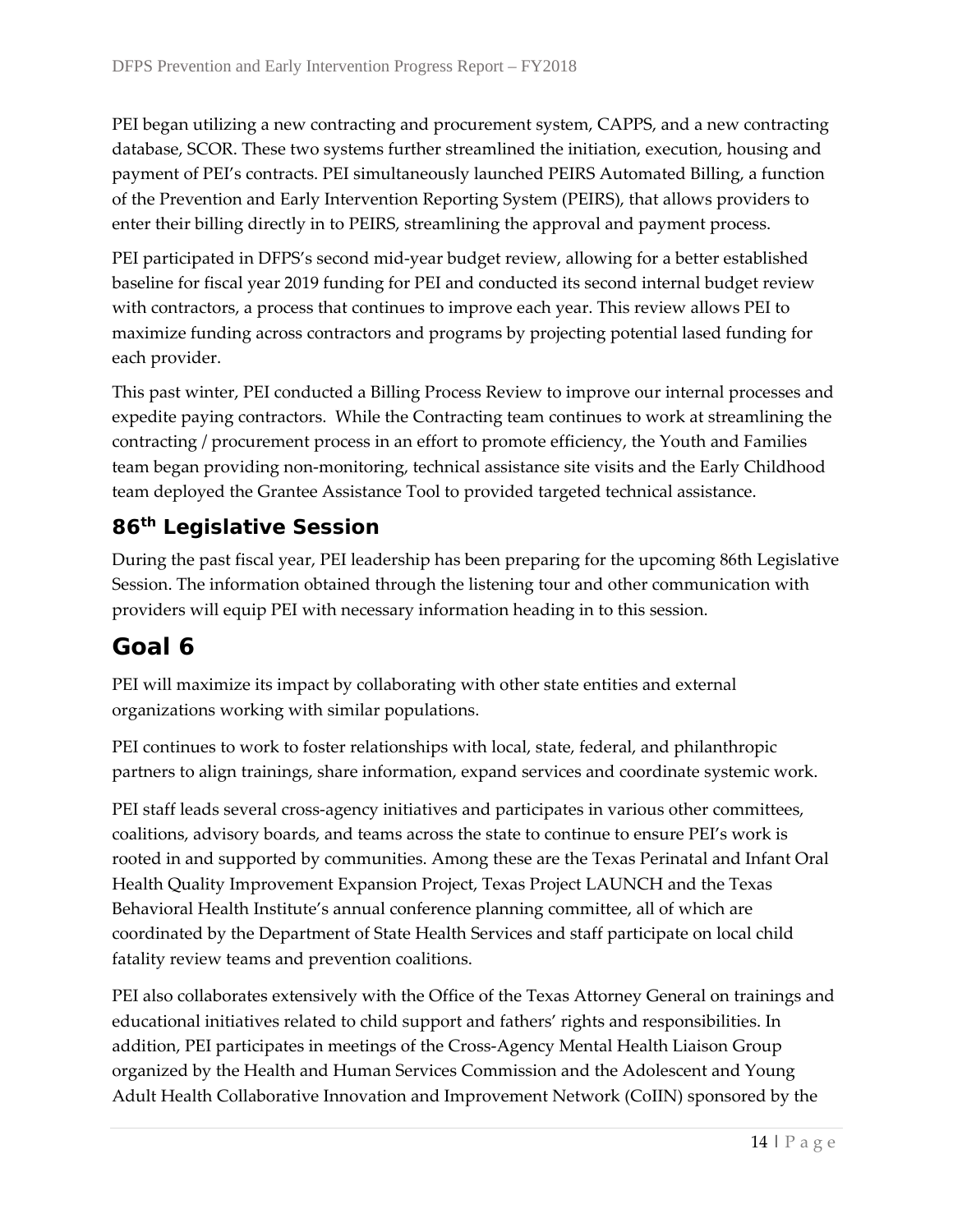Association of Maternal and Child Health Programs and the Health and Human Services System Veterans Initiative.

PEI began working on relationships with philanthropic partners this past fiscal year around expanding The Family Connects program in Texas. This program is designed to provide universal nurse home visiting for parents of newborns, standardized assessment of family need and risk, and facilitated connections between parents and appropriate community resources, thereby increasing child and family wellbeing.

PEI continues to work with DSHS to facilitate data collaboration that will match child welfare data for all confirmed maltreatment with state health records. This level of matching will replicate the original DSHS-DFPS Strategic Plan but also provide a wider assessment of the risk factors and protective factors that can be leveraged to address all maltreatment, not just child fatalities.

# **Research Roundtable**

Prevention and Early Intervention brings together a group of multidisciplinary researchers and stakeholders through research roundtables to help shape more effective use of prevention services for children and families across Texas. While PEI has historically relied on third party evaluators from social work, public health, public affairs, and sociology departments to examine program effectiveness, never before had each group working on evaluations convened to share feedback, suggestions, and thoughts on each other's work and how to further reach families in need. Through working collaboratively across disciplines, the research roundtable has helped improve both external and internal research and evaluation projects by enriching individual projects and engendering a holistic examination of the prevention and early intervention programs.

## **Juvenile Justice Prevention Group**

The Texas Department of Family and Protective Services, the Texas Juvenile Justice Department, the Texas Education Agency, and the Texas Military Department work together to coordinate the delivery of juvenile delinquency prevention and dropout prevention and intervention services aimed at preventing academic failure, failure on state assessments, dropout, juvenile delinquency, truancy, runaways and children living in family conflict. The group meets to learn about one another's programming; to identify key considerations in the coordination, planning and delivery of services; and to identify opportunities to enhance the coordination, planning and delivery of prevention and intervention services

## **Fatherhood Interagency Workgroup**

PEI collaborates with the Child and Family Research Partnership to convene quarterly meetings of stakeholders across state agencies. The aim of the workgroup is to identify the ways in which programs and services across the state are successfully addressing the needs of fathers; apprise peers of any changes or progress on program objectives; share connections and resources; and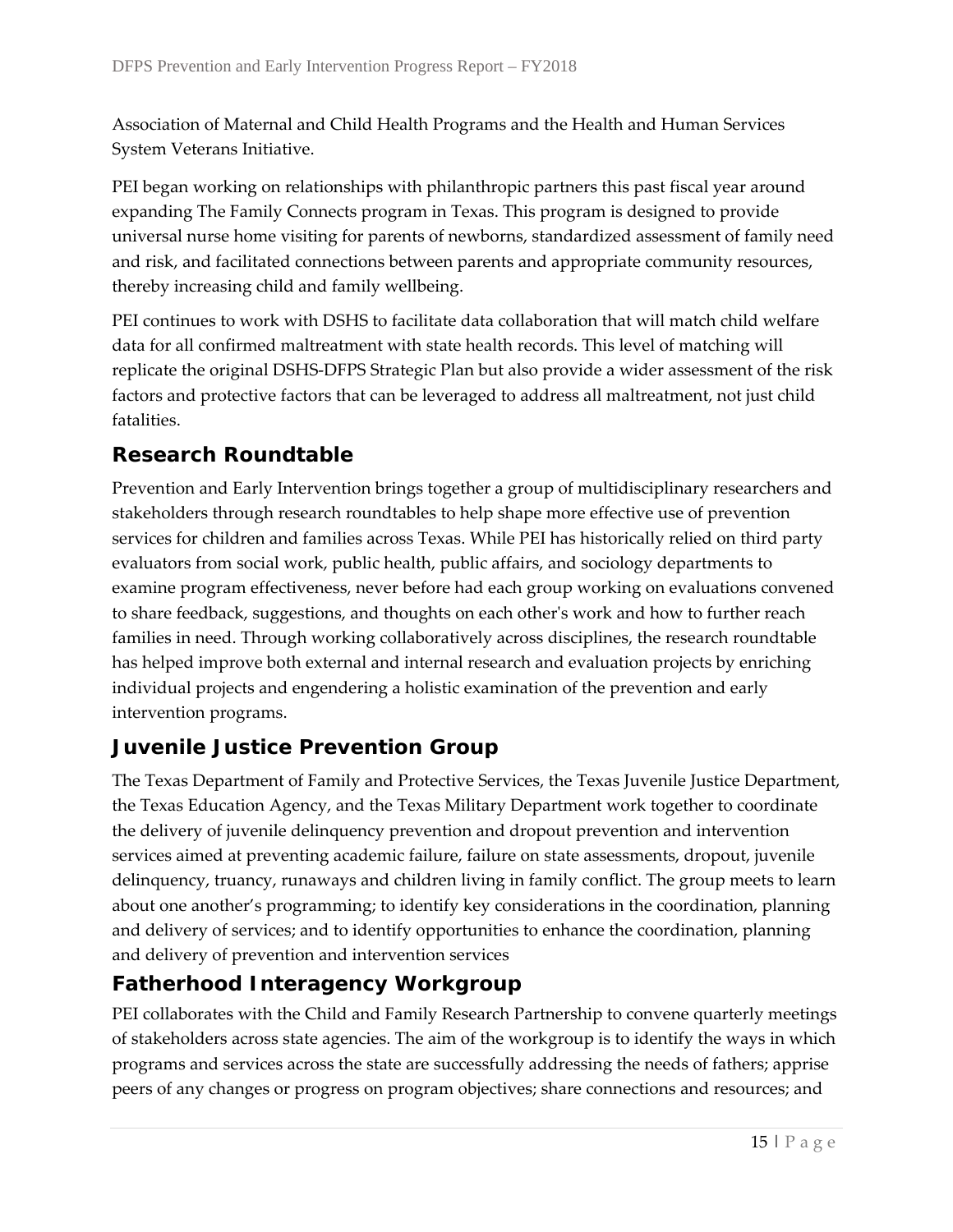increase efficiencies to reduce duplication. In addition, the group informs the direction of the annual Texas Fatherhood Summit, also convened by CFRP.

# **Early Childhood Systems Integration Group**

The Early Childhood Systems Integration Group is a collaboration of Texas state agencies working together to identify, coordinate and implement cross-sector initiatives for young children and their families. The work group addresses issues and opportunities related to service delivery, systems design and data coordination. Members include representatives from the Department of Family and Protective Services, Health and Human Services Commission, Department of State Health Services, Texas Education Agency, Texas Workforce Commission and Office of the Attorney General. PEI provides leadership and staff support for the group.

This Interagency Group has elected to utilize Results Based Accountability™ (RBA) to identify specific, intersecting, population measures of success across four domains: children are healthy, children are safe, children are school ready and children reach their full potential. In Fiscal Year 2018, leadership from these six agencies developed a visual dashboard to track goals and measures for the state level group, PEI developed a dashboard to track its internal goals and measures, and four interested communities have elected to utilize RBA and are in various stages of the analysis and planning process.

## **PBS Help and Hope Awareness Campaign and Stakeholder Events**

PEI continued the PBS Help and Hope Awareness Campaign and Stakeholder events. This Campaign included a series of television spots on Texas PBS stations, linking Texas families and stakeholders to important resources and promoting Help and Hope resources.

PEI sponsored the community stakeholder conversation "Early Childhood Matters" located at KEDT Television, Corpus Christi's Public Broadcasting Station. This invite-only event provided an overview of the trends and data to Corpus Christi's early childhood community.

On April 7<sup>th</sup>, PEI, PBS, and San Marcos providers hosted Youthfest 2018, a celebration of childhood, promotion of local child and family services, and commemoration of April's Week of the Young Child and Child Abuse Awareness and Prevention Month.

On May 25<sup>th</sup>, the Early Childhood Coalition of Hays County hosted a "Summit on Early Childhood" to increase community awareness about the importance of early development, lay the foundation for lifelong health and well-being, and improve school readiness of all children.

# **Texas Youth and Runaway Hotline**

PEI continues to work in partnership with the agency's hotline to support outreach efforts in reaching youth and their families at vulnerable times. The Texas Youth Hotline provides prevention services to youth, parents, siblings, and other family members who are in need of crisis intervention, advocacy, referral information, or simply someone to listen. Services are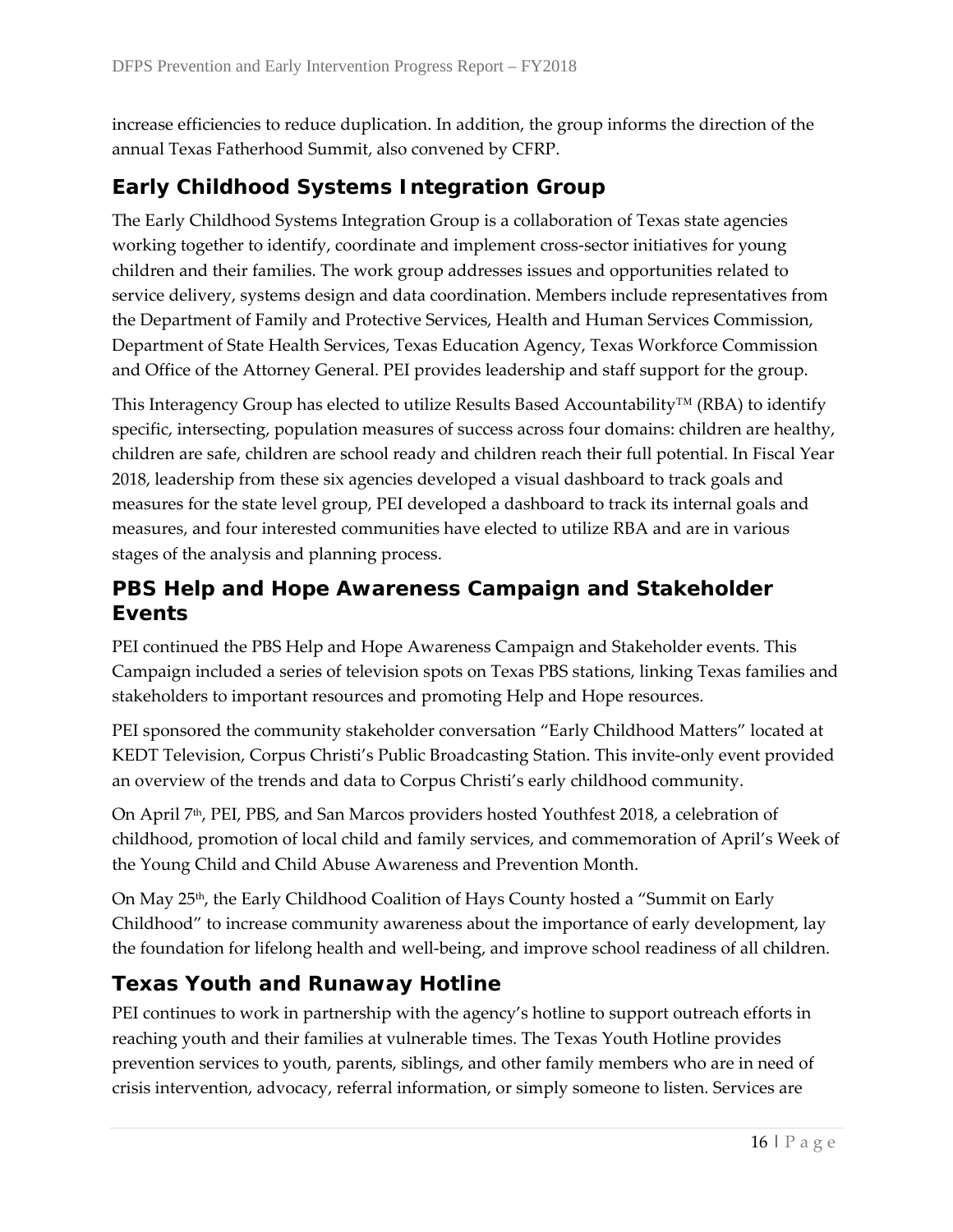provided over the phone, via text, and chat. To date, staff and volunteers have answered more than one million calls.

# **Pediatric Brain Health**

The topic of pediatric brain health gained momentum this past fiscal year. The Prevention Task Force identified this as an emerging critical area of focus for PEI. Understanding that early brain development is a crucial pillar of child health, the Department of State Health Services, The University of Texas System and DFPS are partnering to host a Pediatric Brain Health Summit in Fiscal Year 2019, bringing together state agencies, direct service providers, advocacy groups, academia and philanthropy to decipher common language and identify what can be done at the local, regional and state level to promote pediatric brain health.

# <span id="page-20-0"></span>**Goal 7**

PEI will be transparent and inclusive in its planning and operations and will proactively publish its strategic plan and progress towards its goals.

PEI does a number of things to keep its stakeholders informed and involved in planning and operations. In addition to the major efforts described below, PEI regularly conducts surveys and hosts conference calls, webinars and in-person meetings with providers, advocates, researchers and other stakeholders. These points of contact are used to guide policy decisions, identify training needs and address implementation issues.

# **Spring Listening Tour**

In 2018 PEI held a spring listening tour where PEI leadership participated in seven regional meetings across Texas in order to gain input from community providers about local needs and resources, the work being done in the community, and what PEI can do to continue to support local community-based prevention efforts. Listening tours were hosted in Austin, Beaumont, Fort Worth, Lubbock, McAllen, Tyler and Wichita Falls. The events included a stakeholder meeting, networking opportunity for providers, and afforded state office staff the ability to participate in ride-alongs with home visiting staff, receive program tours and engage in individual meetings with provider agencies.

## **Prevention Task Force**

In its first meetings, the Prevention Task Force identified the following strategies as necessary for Commissioner Whitman to give particular focus to, aided by the expertise of the Prevention Task Force, in Fiscal Year 2019:

- Developing a community tool kit to empower communities;
- Exploring the financial potential of the children's trust fund and other financing opportunities for communities;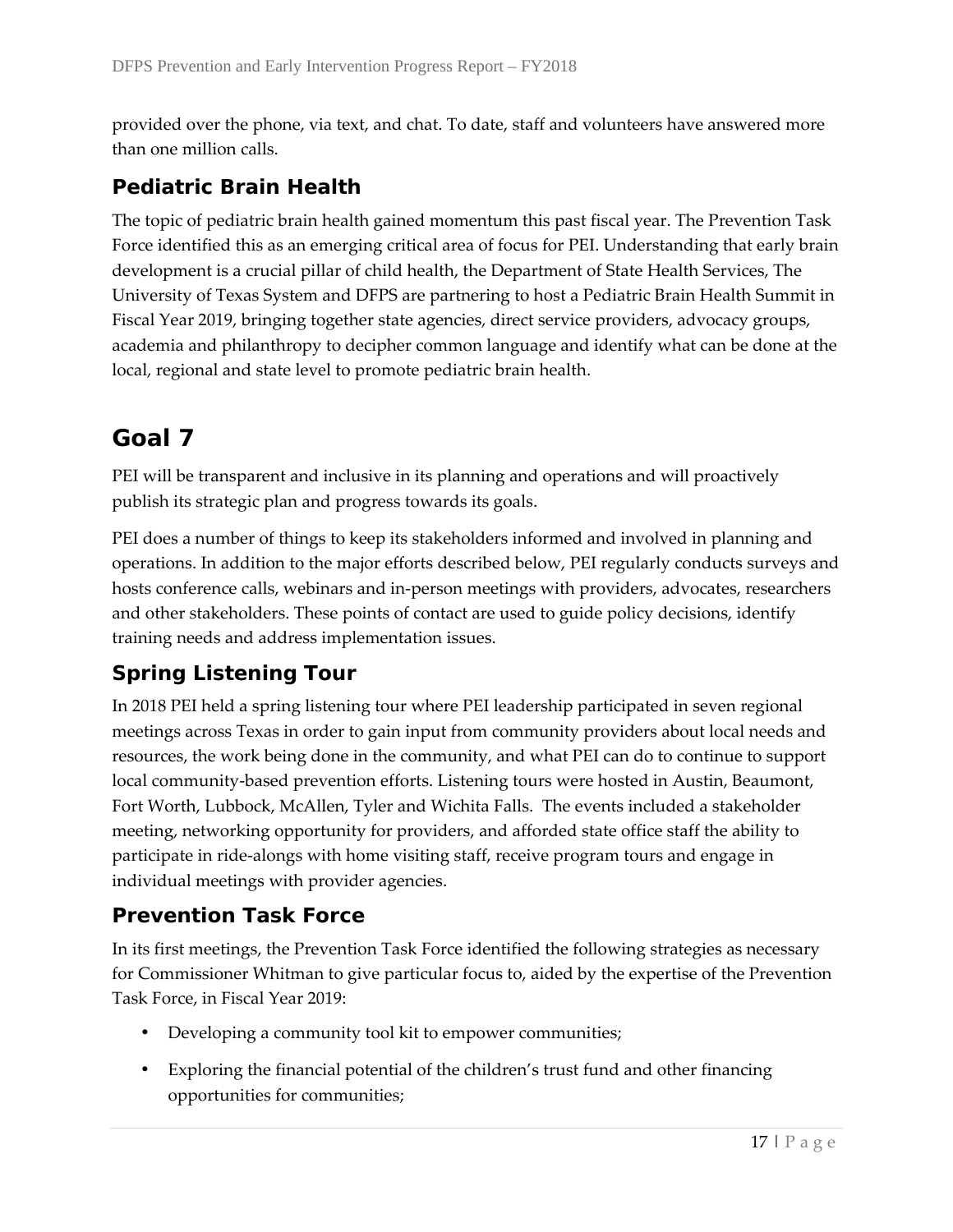- Developing a prevention framework; and
- Elevating early brain development.

Business of the task force was conducted broadly in full task force meetings and through various subcommittees, including a Community Tool Kit subcommittee, Regional Children's Trust Fund and Finance Subcommittee, Developing a Prevention Framework Subcommittee, and an Elevating Early Brain Development Subcommittee. The subcommittees were established to explore a specific issue and make recommendations for the Task Force to approve for inclusion in the statutorily required report to the Commissioner. The task force members collectively framed the purpose and scope of each subcommittee described in the following paragraphs:

The *Community Tool Kit Subcommittee* will focus on developing a strategy for PEI to support communities in their collaborative efforts to align around child maltreatment prevention and the promotion of positive outcomes for children. Current strategies include offering technical assistance resources to contractors around Results Based Accountability. The subcommittee can discuss ways to strengthen these efforts in PEI and reach community members not receiving funding directly but positioned for leadership.

The *Regional Children's Trust Fund and Finance Subcommittee* will examine ways to create and finance broad community coalitions. This may include research into similar governmental or public/private structures within Texas or in other states and could include suggested statutory changes. Furthermore, this group will examine ways to expand the intent of the Children's Trust Fund to blend public and private funding and other ways to scale or finance the work of PEI both locally and statewide.

The *Developing a Prevention Framework Subcommittee* will outline the strategic concept of a prevention framework PEI can utilize to guide its upstream prevention efforts. This may include building a strategic map that defines success, identifies the role of the state in community based prevention efforts, and defines a continuum of prevention approaches communities can utilize to promote safe, stable, nurturing relationships and environments. This group will examine how to utilize this framework to promote PEI's mission, vision and values at the community and state levels.

The *Elevating Early Brain Development Subcommittee* will explore ways to infuse the importance of focusing on early brain development into the current landscape of prevention services. This may include operating as a think tank for the development of the early brain development summit, determining the next steps to encourage conversation after the Early Brain Development summit, and crafting intentional language / talking points that can be used cross disciplines to focus efforts on elevating early brain development.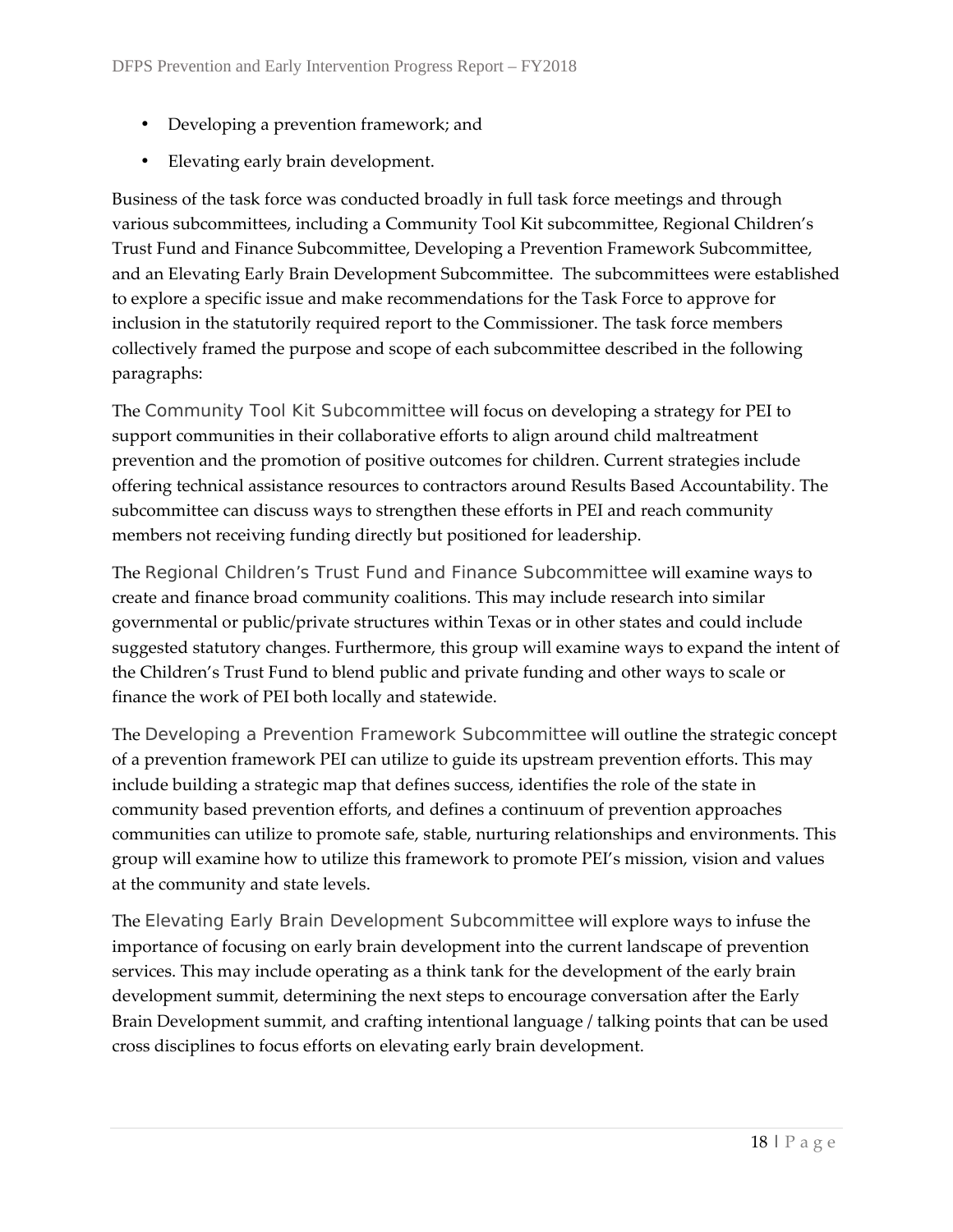In accordance with Human Resources Code §40.078, the task force submitted a report containing its recommendations to Commissioner Whitman and will continue to meet as needed throughout Fiscal Year 2019.